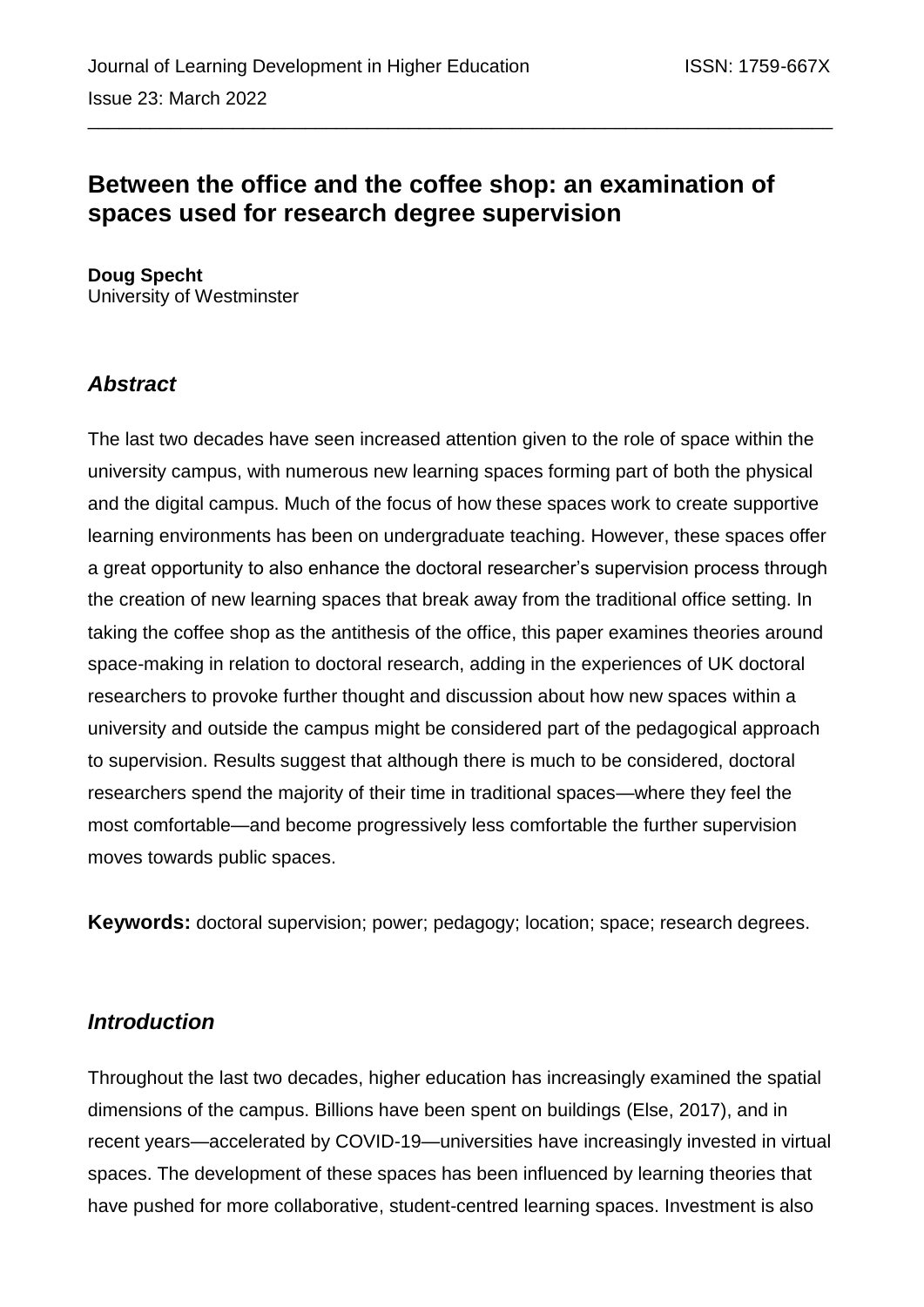driven by the changing shape of many workplaces and the university's shifting practical, emotional and symbolic roles (Ellis and Goodyear, 2016). Many decisions around the use and roles of university spaces are informed by undergraduate programmes, and to a lesser degree, taught master's degrees (Deed and Alterator, 2017; Morieson et al., 2018). However, considerably less attention has been given to how these spaces affect doctoral supervision.

Supervision affects the success of doctoral researchers. Although there are variations between disciplines, typically, this relationship involves a student's work being overseen by one or more senior academic staff members (Garvis and Pendergast, 2012). Despite the fact that universities have undergone many changes in their teaching approaches, the supervision process remains a distinct pedagogical practice in which only the supervisor (or supervisory team) and supervisee might take part, and this practice is resistant to change (Firth, 2020).

The supervision process is becoming increasingly scrutinised, both pedagogically and administratively. There is a growing body of research related to many aspects of the process including how interdisciplinary supervision might work (Kiley and Halliday, 2019), the introduction of co-supervisors and supervisory teams (Olmos-López and Sunderland, 2017), and the developmental quality of supervision (Taylor, 2020). Guides that provide education on supervision are also a large and established part of the academic market (Hemer, 2012; Grant, 2005). However, spaces or locations in which doctoral supervision can take place remain under-researched. To better understand how the location of and the spaces used for supervision meetings might affect the student experience, this paper undertakes a brief exploration of the literature around learning spaces before looking at supervisory spaces and the relationships they might foster. A small-scale study of UK doctoral researchers is then presented, along with a discussion of how the supervision spaces might be reconsidered in order to improve the experiences of doctoral researchers.

### *Transformed learning spaces*

Space is a term that has been widely used in both social and educational research. Its wide usage has also led to a wide range of physical and metaphysical meanings. The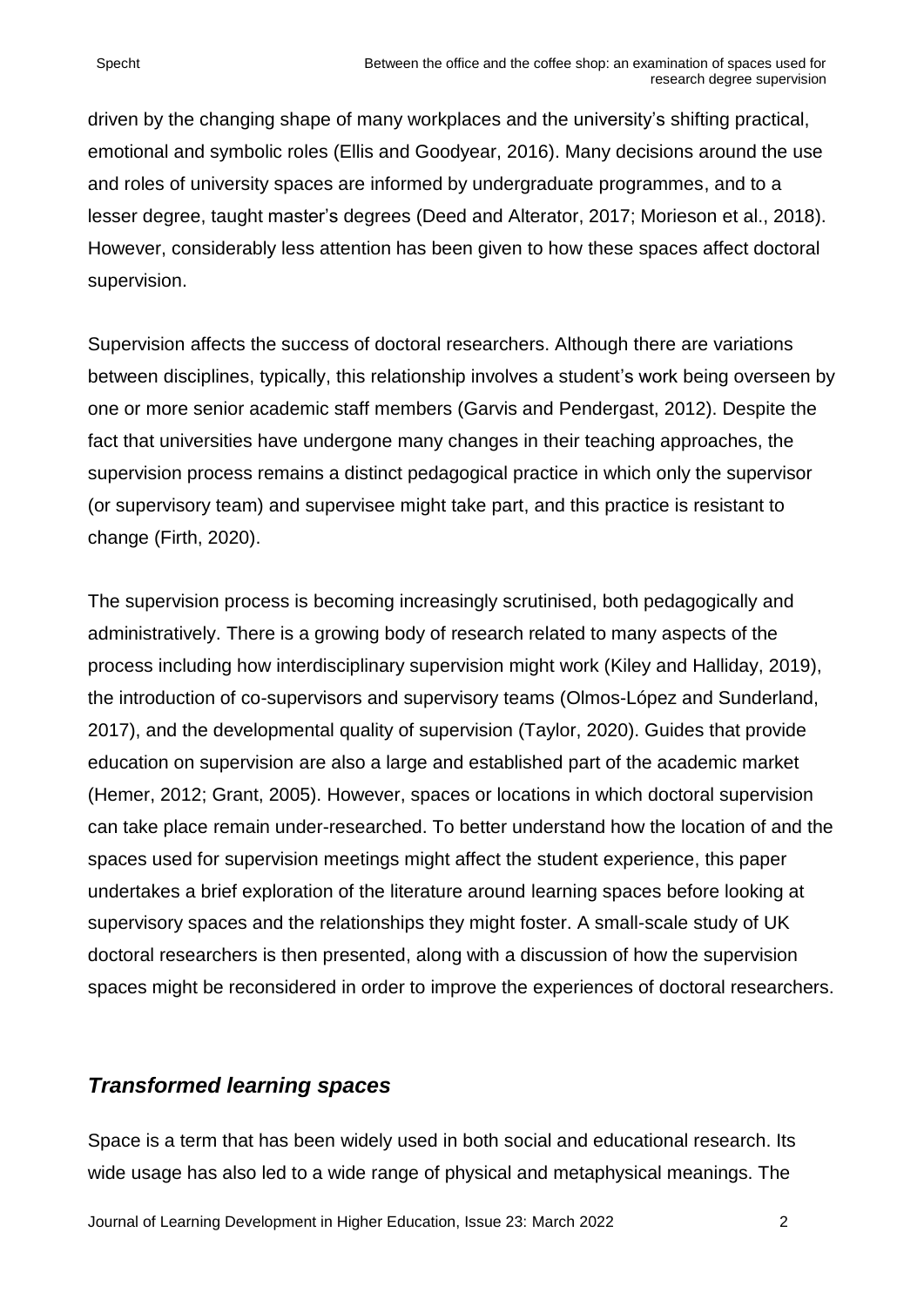relationships between physical spaces and the more abstract, social conceptualisations are 'dialectically interactive [and] inter-dependent' (Soja, 1980, p.210). Lefebvre (1991), in his thesis on the production of space, notes how daily routines give an identity to space. For example, a room might be called an office because of what happens inside that space. Conversely, people act as if they are in an office (even when they are not) because of the norms that have become connected to the space that they call the 'office'. Or, to put it another way, social interactions can shape a space, but space shapes the way people interact (Massey, 2008). Ellis and Goodyear (2016) also note how educational spaces, such as libraries, seminar rooms, corridors, and residences, are made meaningful as people use and interact with them.

Of course, spaces for teaching and learning should never be thought of as vacuums that are transformed by use; rather, the design and contents of a learning space create an environment that is conducive to learning and expression (Fassinger, 1995; Ellis and Goodyear, 2016). Indeed, in their 2005 study of what makes a classroom a safe space for exploring new ideas, Holley and Steiner (2005) found that the physical aspects of a space played a significant role, with participants in their research outlining 93 characteristics that indicate an unsafe classroom. The most prominent characteristic was seating arrangement—formal rows versus circles of grouped tables. These studies have helped make university learning spaces more diverse, inclusive, and varied, with informal learning spaces now making up the largest part of most university estate portfolios (Ellis and Goodyear, 2016). These transformations are generally welcomed. There have been important shifts in the ways in which people think about higher education and the learning that takes place on campus, and universities are increasingly moving away from traditional modes in which the lecturer organises, presents and structures learning (Vaatstra and De Vries, 2007). These spaces can perhaps be best understood through Radcliffe et al.'s (2008) 'places for learning spectrum' (See Figure 1, which seeks to map both informal [unstructured] and formal [structured] learning environments within and around the university, along with a simple taxonomy of learning modalities and those who support learning in different spaces). In contrast, some critiques of this framework—such as the conflation of structure with teacher presence—provide a useful jumping-off point for examining how doctoral supervision might fit into the learning spaces provided by a university.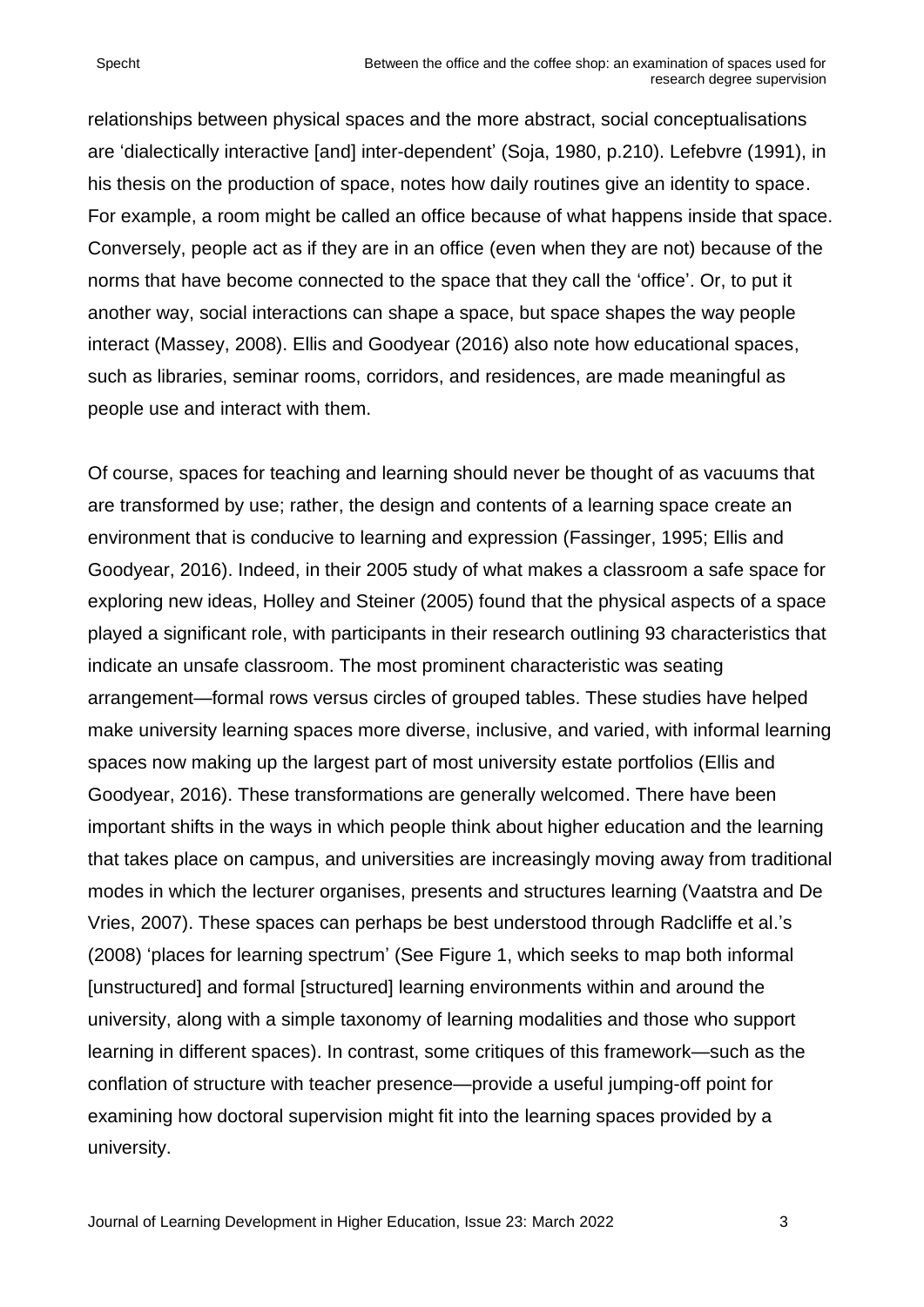### *Supervision spaces and relationships*

Given the wide spectrum of learning spaces now available to university staff, we might expect to have seen transformations in spatial thinking with regard to doctoral supervision. Although there have been changes to the process of supervision—such as more emphasis on co- or even team supervision—supervisory pedagogy remains heavily influenced by the Oxbridge tutorial system that was introduced in 1917 (Simpson, 1983). It is characterised by intensive individual relationships. The supervisor is the master, and the student is the disciple (Manathunga, 2005). The student learns through observing the habits of their supervisor (Maor et al., 2016). This symbiotic relationship mirrors those sought through the development of more inclusive and 'safe' learning spaces and takes the idea of nonjudgemental supervision (Latting, 1990) further to consider the power dynamics within the process. Under the master-disciple model, the location of supervisory meetings might move from the formal settings of the office to more casual spaces such as a coffee shops or other alternative spaces. These casual spaces are typically more natural and put both the supervisor and supervisee on an equal playing field, which 'levels' them and erases their distinctions (Oldenburg, 1989). The broad spectrum of supervisory locations frequently used is noted in the author's additional annotation of Figure 1. Here, though, even more important considerations must be given to the production of space – the kinds of work that might be facilitated through this production, as well as who is producing the space and to what end (Lefebvre, 1991).

Although the seemingly hard boundaries presented by Figure 1 might be contested as a little too rigid, the work of Radcliffe et al. (2008) does help frame the wide range of spaces that form part of the university learning environment and explores how these might lend themselves to differing forms of learning and discrete learning moments. It is worth noting that Radcliffe et al. (2008) position cafés within a more reflective learning modality and on the periphery of the campus community. Using Figure 1 as a reference point, it is possible to further interrogate the way different spaces might relate to learning modalities associated with supervision processes.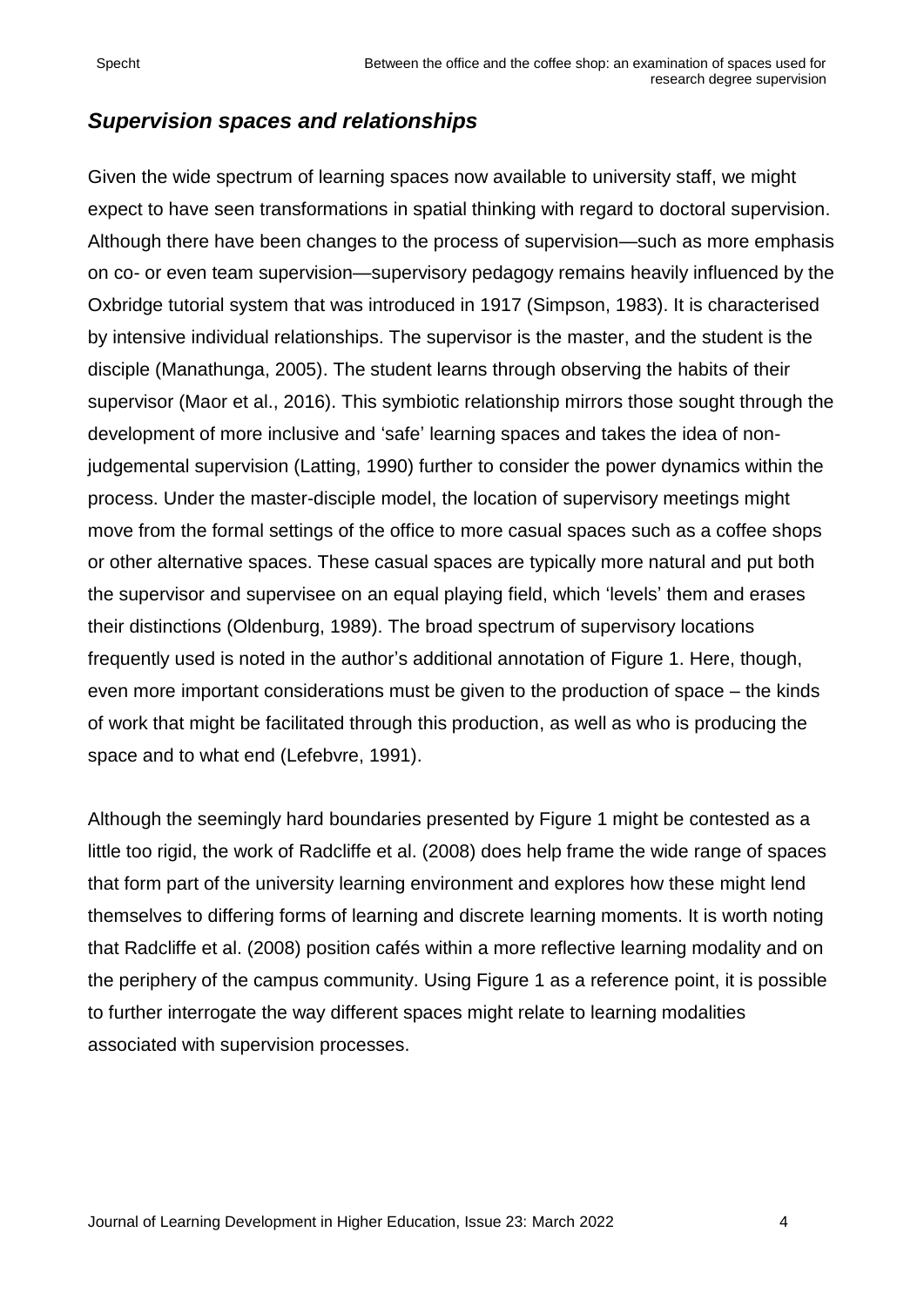**Figure 1. Places for Learning Spectrum (Radcliffe et al., 2008), with the addition of supervision space added by the author.**



Much like Holley and Steiner's (2005) work on the characteristics of safe classrooms, in interviews conducted by Hemer (2012) about supervision, space was one of the first topics that came up. Particular attention was paid to cafés, which were seen as very different spaces for supervisions. Furthermore, Hemer's work found that, through having a meeting in a café, the traditional models of power change because the location is not a 'workplace' and instead is seen as a more neutral setting. Additionally, students in Hemer's study suggested that they preferred criticism in a more informal setting. This allowed them to accept and understand evaluation better than in an office, where they felt they were in the supervisor's domain. Not only does changing the location of meetings to less formal spaces begin to reject the master-disciple duality and allow for better collaboration, it also signals to the student that the supervisor has time. Be it true or not, meeting at a café suggests the supervisor has endless time for the student. This can enhance the relationship between the supervisor and the supervisee, lending a sense that the supervisee's work is of enough importance for the supervisor to set time aside.

Garvis and Pendergast (2012) point to the romanticised notion of what it means to 'be in' the institution. This notion evokes an image that takes the form of 'sit[ting] around and talk[ing] about philosophy while you sip coffee every day' (p.26). To this end, coffee shop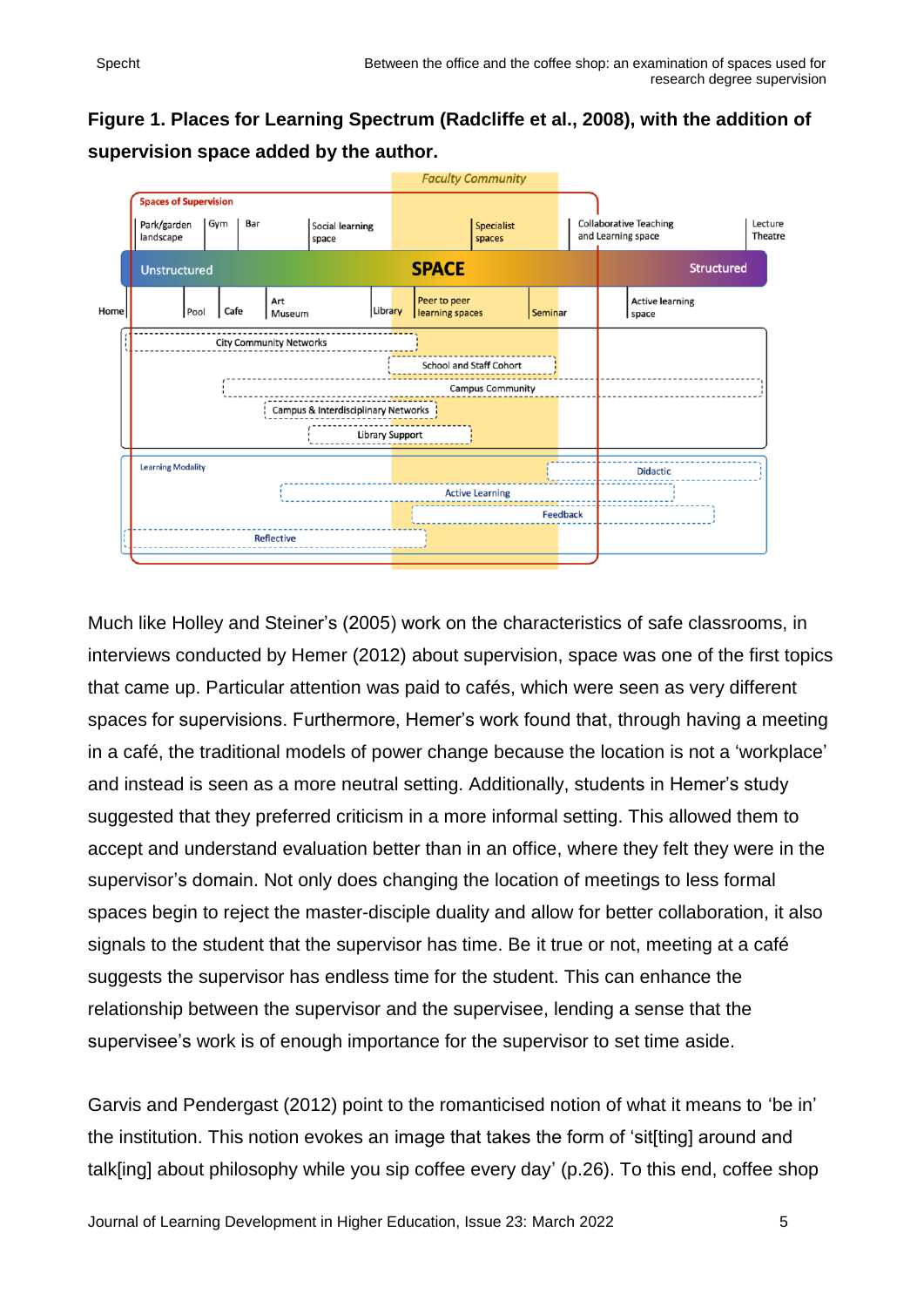supervision is perhaps less of a break from traditional supervision than a move towards another imagined tradition. The net effect of demonstrating time for the supervisee remains the same and should be welcomed. Moreover, as doctoral research positions are now increasingly taken up by first-in-family students (although numbers remain low), the generally more familiar norms of coffee shops and cafés may serve other roles. As Goffman (1959, p.79) notes, when an individual moves 'into a new position in society and obtains a new part to perform, he [sic] is not likely to be told in full how to conduct himself'. A meeting that takes place in a space in which the norms of the space itself are already known—instead of the norms of typical supervisory spaces—might be of great benefit to some. It is also unlikely to have a detrimental effect on other students. Bourdieu (cited in Gaston and Duschinsky, 2020) argues that those with sufficient levels of cultural capital and familiarity with the dominant culture within the university are much more likely to succeed. Moving to a coffee shop is unlikely to detract from this.

In this respect, a supervision meeting over coffee might offer several things to different students: (1) a return to long, philosophical conversations, (2) a move towards safe spaces, or (3) a reduction in the pressures of conducting oneself due to the familiarity of the setting (Gaston and Duschinsky, 2020). Conversely, a short meeting in an office might signal the opposite of these. This is not in any way to suggest that all meetings should move to coffee shops or that one space is preferential over another. Rather, these examples seek to highlight that, through an understanding of the messages that different spaces portray during a supervisory meeting, it might be possible to better strike a personalised balance for each student. Cafés do not remove all power from supervisory relationships, and there are times when they might be either effective or inappropriate (Hemer, 2012). A blend of locations for meetings, carefully considered for the content of the meeting, might well lead to a better navigation of the complex power dynamics between supervisor and student.

#### *Power relations*

Spaces alone will not transform the supervisory relationship. The close and tight nature of such work indicates that the interpersonal dynamics are perhaps more important than those occurring in a large class. Power relations can mean that, although a space is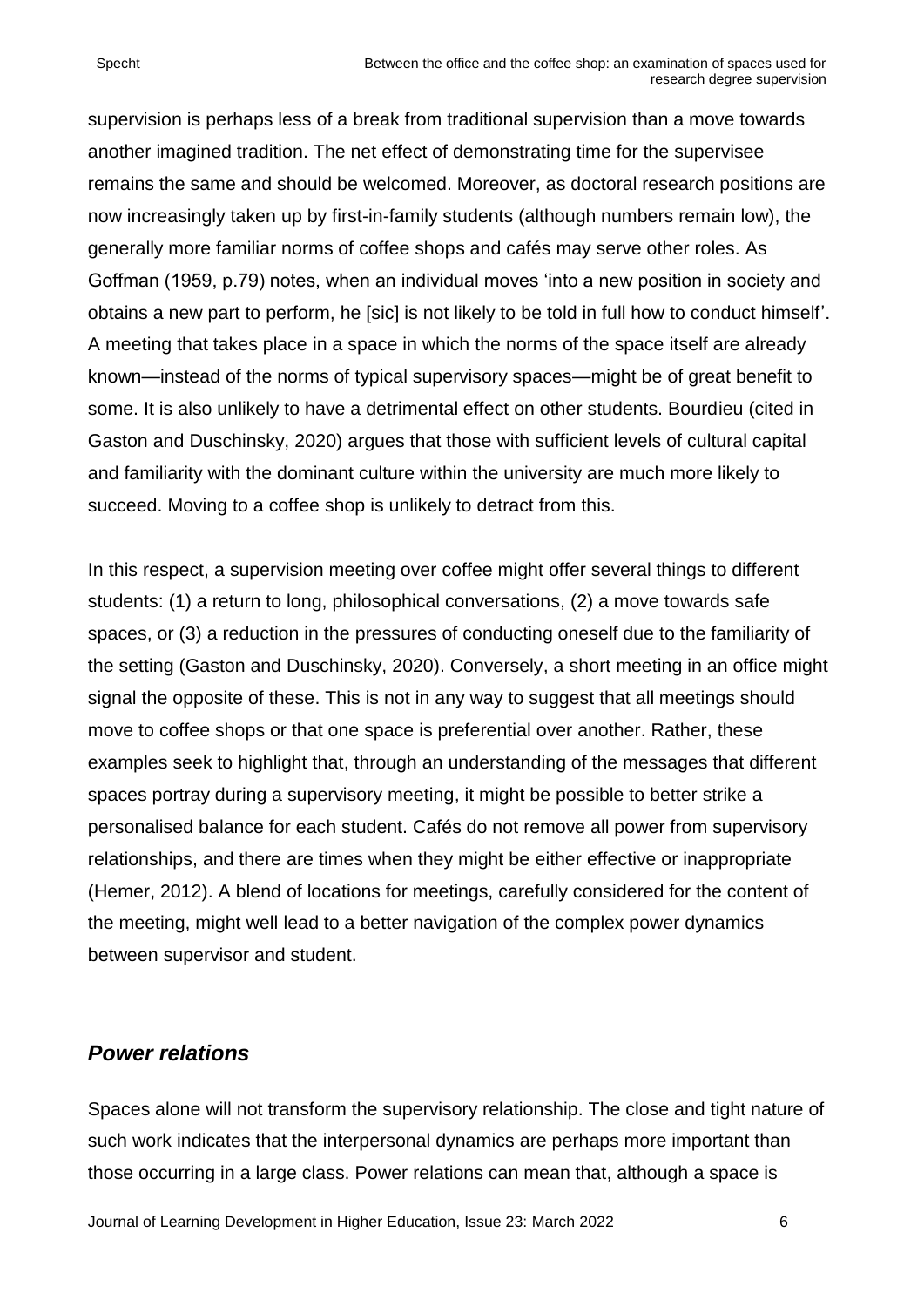familiar, how that space is produced as a learning environment can be heavily influenced by one party, potentially at the expense of the other. Therefore, it is worth giving some attention to the supervisory relationship as it might be performed within these spaces. There are two generally discussed forms of supervision: the hierarchical approach (Campbell and Campbell, 1997), in which the supervisor does the majority of the teaching and instructing, and mentoring, which is generally taken to be a more horizontal power structure (Terrion and Leonard, 2007). Although many doctoral research relationships will consist of both forms—often moving from hierarchical to more horizontal approaches—the mentor style is becoming the prevailing pedagogical approach, driven by the suggestion that it can provide high levels of confirmation, emotional support, personal feedback and friendship (Robertson, 2017; Al Makhamreh and Stockley, 2019). It does present other challenges in terms of the power dynamics between supervisor and supervisee. However, there are significant pedagogical differences between being a supervisor and being a mentor, and this is borne of the differing balance of power within supervising/mentoring relationships.

Power is a recurring topic in the literature on supervision and is attributed to various factors, including levels of experience, expertise and training (Murphy and Wright, 2005). This power is often difficult to discern, even when used explicitly, and there is no consensus on whether such power is good or bad within a supervisor-supervisee relationship. Murphy and Wright (2005, p.284) see supervisors as being able to 'use their power productively to enhance the supervisory relationship', suggesting this can be done through an acknowledgement of the power dynamic, which enables students to learn about the power structures of the academy and thus trains them in how to assume their power (Murphy and Wright,2005). Manathunga (2007) also suggests that power is important in a relationship in which the student is not seen as an 'autonomous and rational being' (p.208), and that the student is already subject to institutional powers and responsibilities, and so to attempt to remove the power from the relationship is to pull the rug of the academy from beneath the student's feet.

These pro-power ideas appear to contradict the 'supervisor as mentor' model, which some have suggested helps to remove the hierarchical nature of the relationship, moving away from the supervisor being in the position of master and the student being relegated to the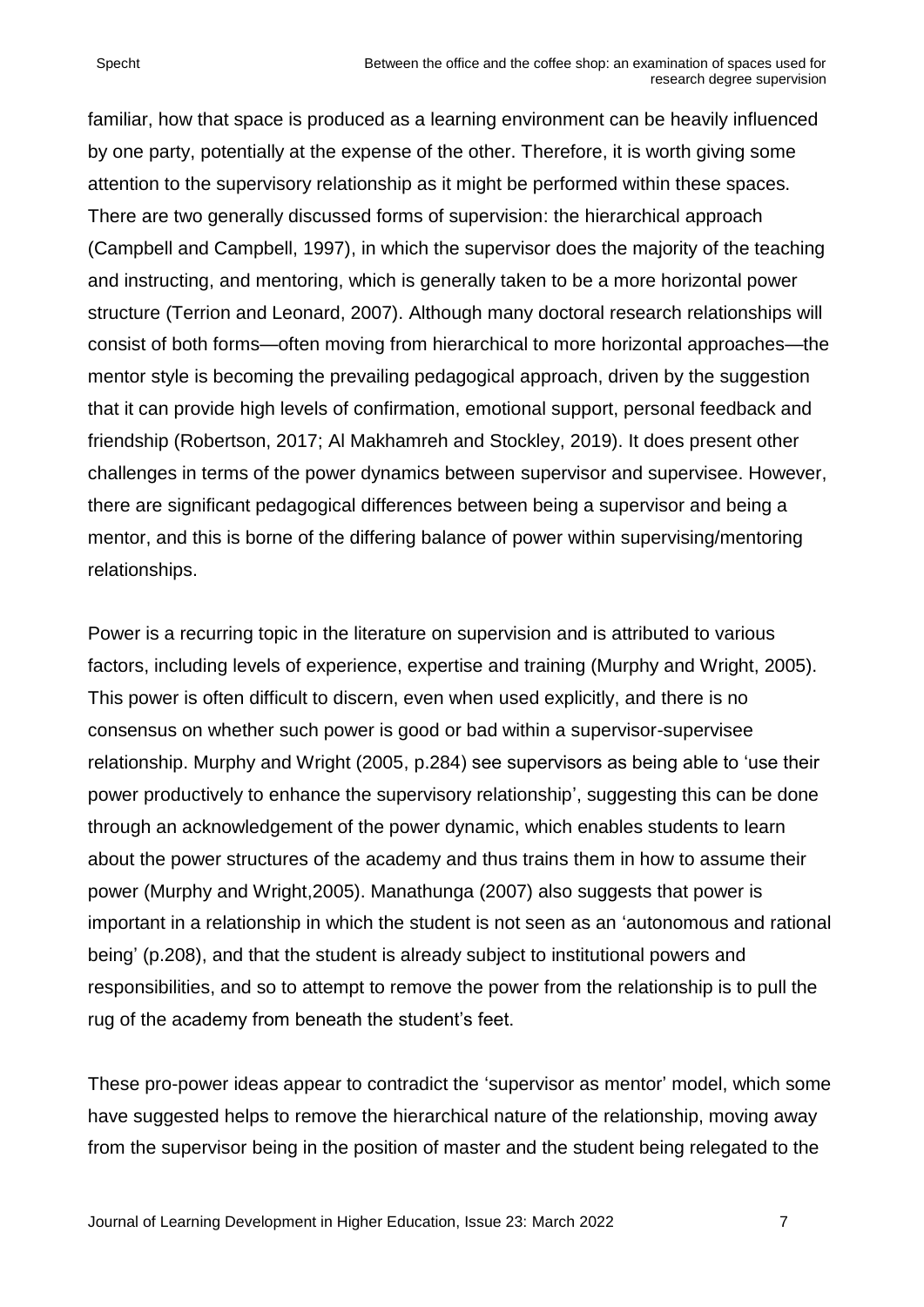role of devoted apprentice (Manathunga, 2007). The underlying philosophy and rationale behind mentoring are the same as that which underpins supervision as a whole – that the mentor is wiser and more experienced than the mentee (Manathunga, 2007). This view is supported by Eby et al.'s (2008) work, which found that 'academic mentoring typifies the apprentice model of education where a faculty member imparts knowledge, provides support, and offers guidance to a student protégé on academic skills' (p.255). For Redmond (1990), mentors are seen as having two distinctive roles. The first deals with the transfer of marketable and discipline-based skills, behaviours, and attitudes. The second is related to social and emotional interactions that facilitate the transfer of knowledge. Redmond (1990) believes this combination is of particular importance in supporting minority groups. The idea that imparting knowledge is only a component of the mentoring process also reflects the work of Leung and Bush (2003), who suggest the most desirable characteristics of students' mentors are that they are (1) 'understanding and sympathetic', (2) 'accessible to students', (3) able to 'communicate well', and (4) 'enthusiastic' (p.268). Supervision then is 'not wholly about the exchange of knowledge, skills or advice, but . . . is often an exploratory process which needs time' (Garvey & Alred, 2000, p.124). The supervisor should be more concerned with helping the supervisee use the method of understanding and exploring.

Yet, despite the noted benefits of blending pastoral and academic care, the concept of moving from supervisor to mentor is not without its opponents. It is, of course, once again an issue of power. 'Supervision as mentoring', asserts Manathunga (2007, p.218) 'is not an innocent, collegial practice'. Although mentoring ideas have emerged from a desire to move away from more overt displays of power, people have only succeeded in submerging these tensions and complexities (Manathunga, 2007). As supervisors becomes more mentor-like, they may begin to transgress boundaries and offer advice on a range of personal issues that may only tangentially relate to research (Manathunga, 2007). 'Supervising the writing of a thesis', state Strandler et al. (2014, p.79), 'entails a close relationship, where the boundary between private life and work sometimes tends to collapse'.

Power remains an integral part of any form of pedagogy, and portraying supervision as mentoring and a neutral practice serves only to mask real and inescapable power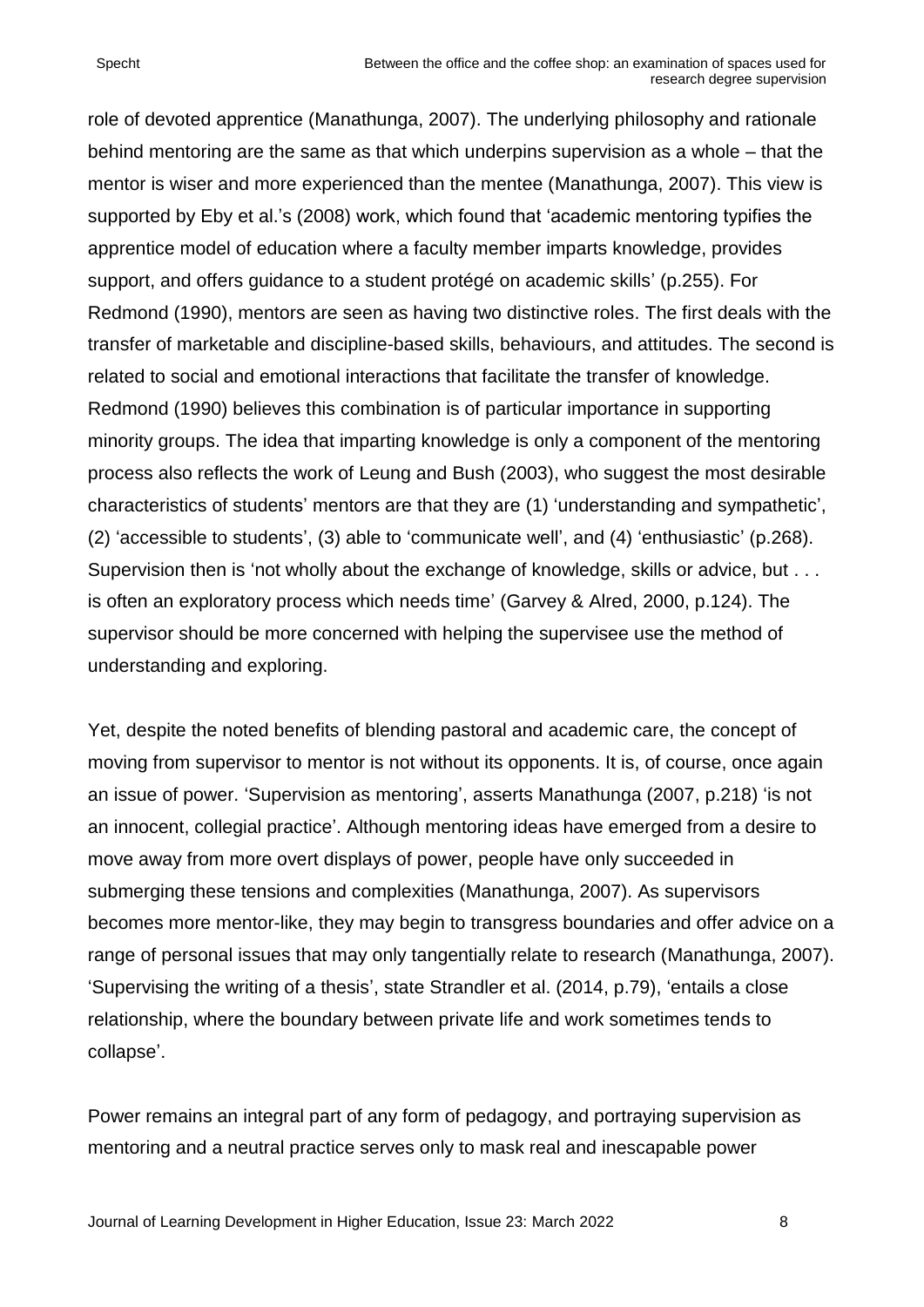dynamics (Manathunga, 2007). It is then the balance between informal and formal that is essential 'to create conditions for cooperation, cohesion and innovation. . . the fine tuning of informality and formality is central to the creation of social trust' (Misztal, 2000 cited Hemer, 2012, p.833). And although the supervisory relationship directly affects the performance outcomes of supervision (Hemer, 2012), the beginning of this paper describes how different locations affect this relationship. Thus, it is crucial to explore how location affects power.

This leaves a rather tangled set of dynamics in which to place a supervisor. As the importance of social learning spaces on the university campus has grown, supervisors have an increasingly wide range of spaces in which they can conduct meetings. New opportunities have been presented by the reimagining of learning spaces in higher education in addition to the erosion of didactic teaching practices. However, within these new spaces, old modes of power and relationships can still persist. Although changing spaces might change some aspects of the supervisees' need to conform to certain norms, it does not, as the literature suggests, remove the power dynamic—even when supervisors take on a more mentor-like quality. Indeed, these dynamics themselves influence the learning space more than the objects that make the space an office or a coffee shop.

### *Methodology*

Hemer (2012) notes that, in her studies, supervision was undertaken in a wide range of contexts, from offices to meeting rooms, cafés and other third spaces, such as parks or museums. She also acknowledges that the use of different spaces differed for each individual student, and that both supervisors and supervisees sensed that a supervisory meeting over coffee offered a 'different sense of time and space from the more formal and sometimes intimidating spaces of offices' (Hemer, 2012, p.833). Following these tentative first steps and Hemer's (2012) call for further research, a methodology was set up to capture information about the spaces in which supervision happens and to understand how students felt in each of these locations.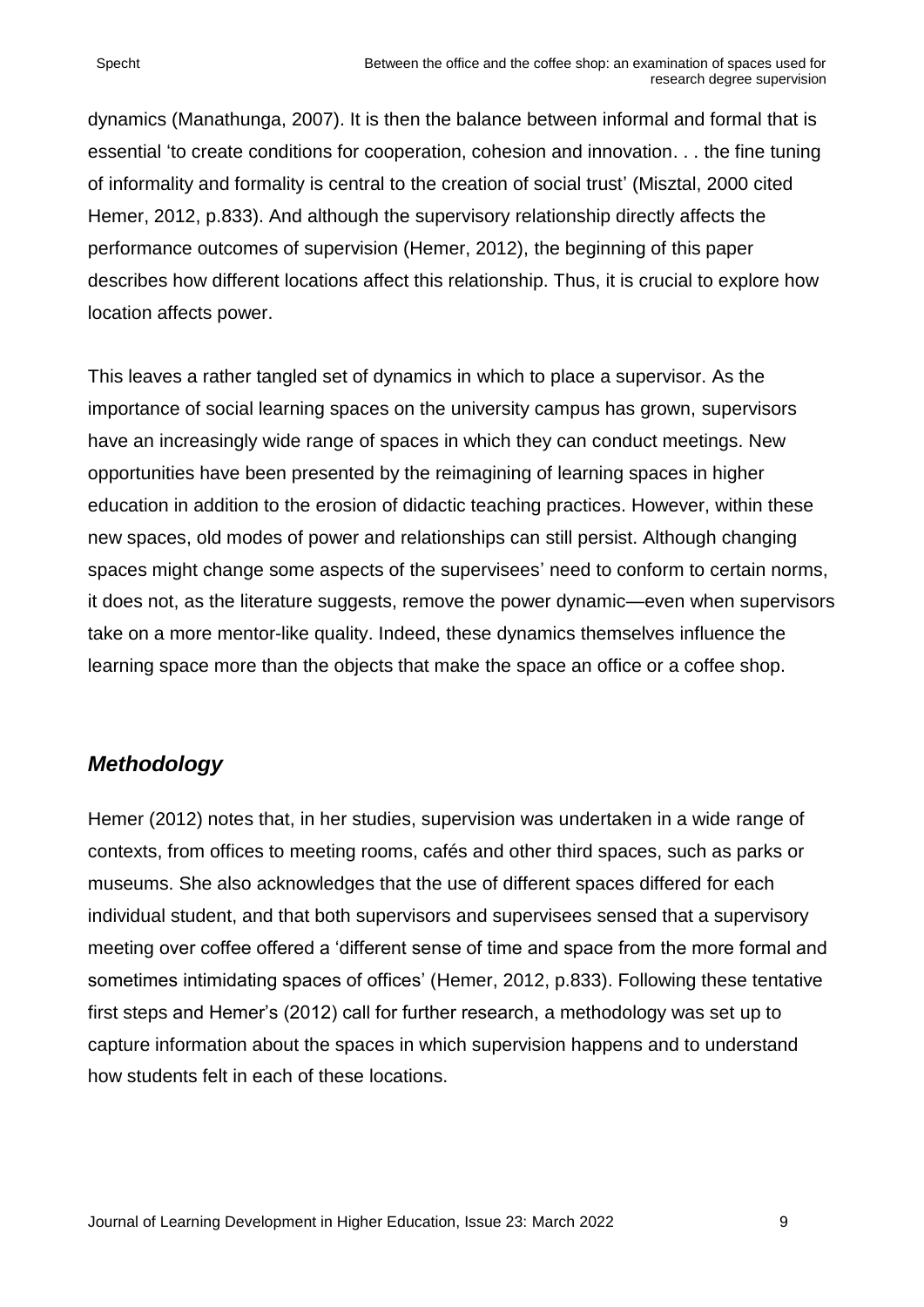An online survey (built in Google Forms) consisting of three closed questions was conducted among UK-based doctoral researchers. The questions, options and ranking choices were as follows:

| <b>Question</b>             | <b>Options</b>                      | Ranking                         |
|-----------------------------|-------------------------------------|---------------------------------|
| Q1. What stage are you at   | MA/MRes as part of                  |                                 |
| in your studies?            | PhD programme (pre-                 |                                 |
|                             | upgrade)                            |                                 |
|                             | <b>Full Doctoral Candidate</b>      |                                 |
| Q2. Where do your           | Supervisor's office                 | Never<br>$\bullet$              |
| supervision meetings take   | Other private space on<br>$\bullet$ | Rarely<br>$\bullet$             |
| place?                      | university campus                   | Sometimes<br>$\bullet$          |
|                             | University Café                     | Often                           |
|                             | Public Café                         | All meetings<br>$\bullet$       |
|                             | Other public space                  |                                 |
|                             | (e.g., park)                        |                                 |
|                             | Supervisor's home                   |                                 |
|                             | Online (Zoom or other)              |                                 |
|                             | Other                               |                                 |
| Q3. How comfortable do      | Supervisor's office<br>$\bullet$    | Very uncomfortable<br>$\bullet$ |
| each of these spaces make   | Other private space on<br>$\bullet$ | (I wish none of my              |
| you feel within the context | university campus                   | meetings were                   |
| of supervision?             | University Café                     | here)                           |
|                             | <b>Public Café</b>                  | Uncomfortable                   |
|                             | Other public space                  | Indifferent                     |
|                             | (e.g., park)                        | Comfortable                     |
|                             | Supervisor's home                   | Very Comfortable (I             |
|                             | Online (Zoom or other)              | wish all my                     |
|                             | Other                               | meetings were                   |
|                             |                                     | here)                           |
|                             |                                     | Does not apply                  |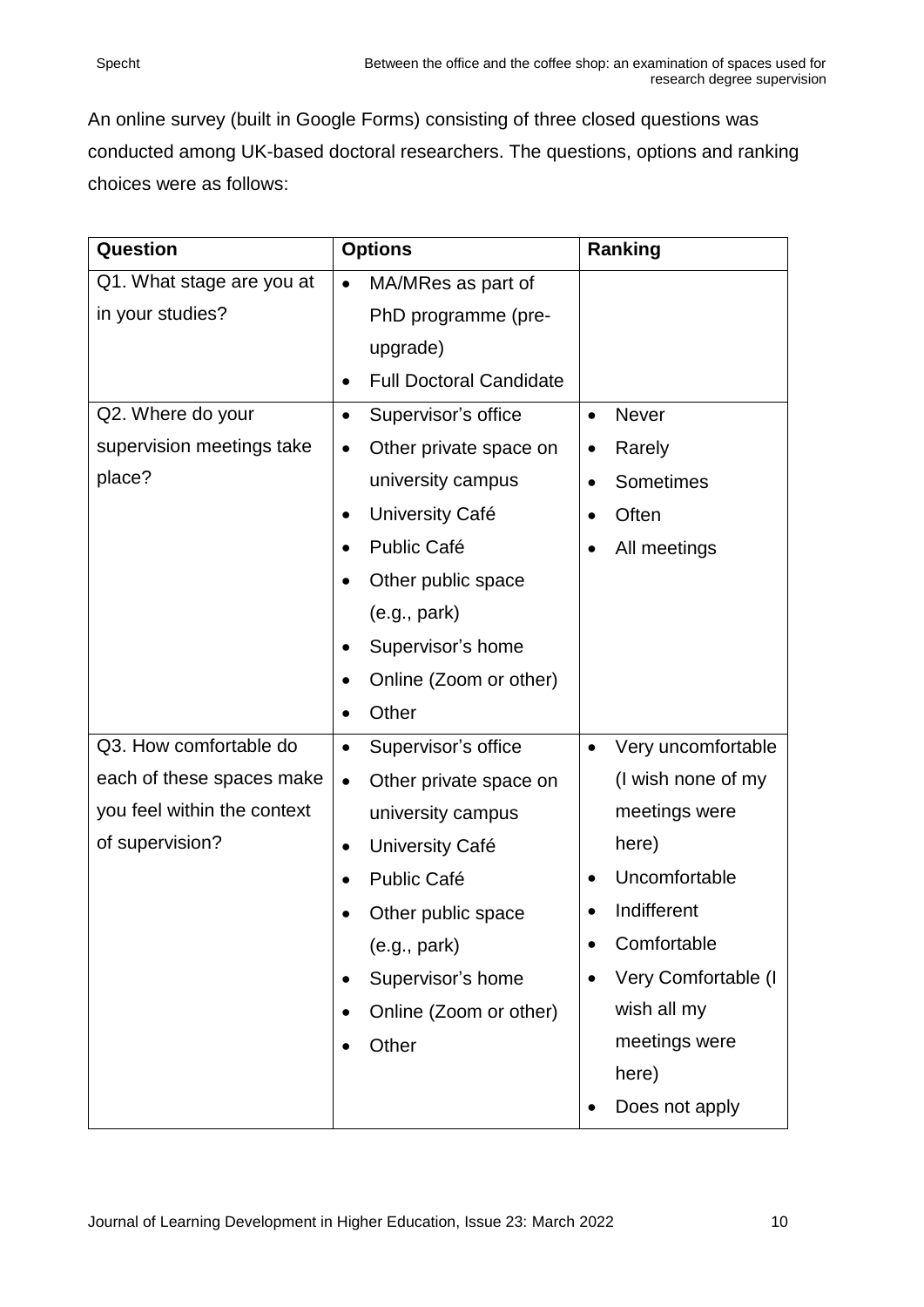Although answers were required for each instance of the above, a further three questions—all of which were optional—captured the gender of the supervisor and supervisee and gave respondents an open space to add any additional thoughts they might have. The survey was distributed through several JISCMail mailing lists containing primarily PhD students throughout the second semester of 2019 (September through December).

Although the length of the survey is a limitation, its brevity allowed the researchers to capture more student responses than they would have been able to capture in a longer survey. The survey and analysis were also conducted pre–COVID-19. Although it is clear that the pandemic has reshaped some thinking in regard to higher education, the research team decided that re-issuing the survey to show the results of online-only supervision would not add much to the pedagogical discourse. Indeed, given the small (often one-toone) nature of supervisory relationships, there is a high likelihood that supervision will return to being in person more quickly than large undergraduate courses. Furthermore, there is extensive research about remote supervision, especially from Australia. Instead, this paper focuses on physical spaces and provides insights that will aid supervisors as campuses re-open their doors.

### *Results and discussion*

The survey yielded 110 respondents from UK higher education providers; disciplines were not recorded for this research. The survey comprised three questions enquiring about the stage of study, the place where supervision meetings occurred and the comfort level of students in each of these spaces.

Regarding the first question, the majority of respondents were doctoral researchers (n=88), with 19 respondents from MPhil programmes leading towards a PhD. Three respondents listed themselves as 'professional', and these were removed when analysing the context elements of the survey.

It was crucial to determine the places where supervision occurred. The second question was designed using a Likert scale where the categories were pre-determined by the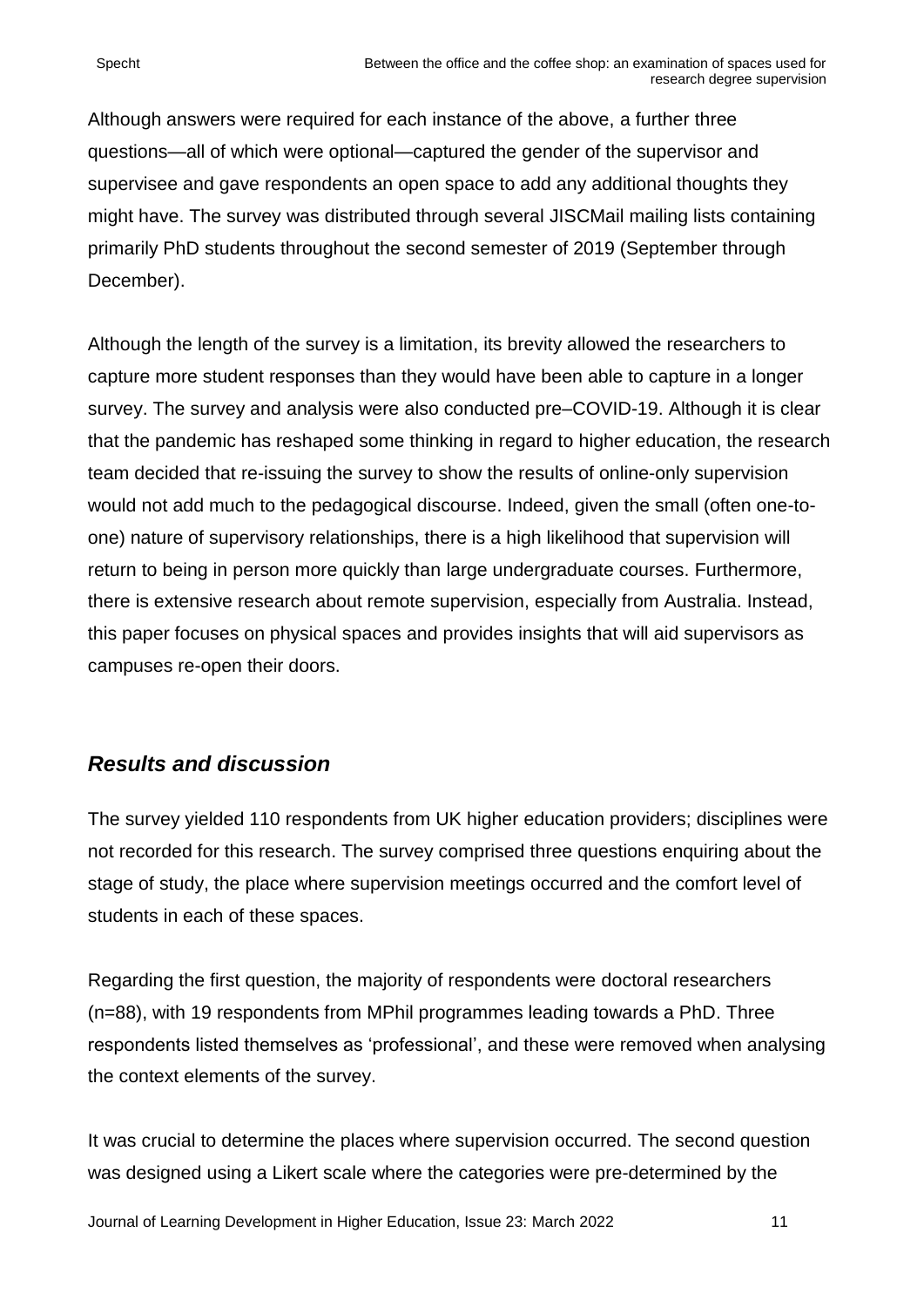researcher and from which the respondents could choose. All respondents (n=110) were included.



#### **Figure 2: Location of supervision meetings (n=110).**

Figure 2 shows that most respondents (n=78) had supervision meetings in their supervisors' offices, with online (n=38) and other university locations also being important. Take note that this was pre-pandemic. This indicates that the transformation to other mediums—in contrast to physical spaces—had started occurring inevitably in the last few years.

Although it is not the focus of this paper, it has been suggested that supervisors might treat supervisees differently because of their gender (Halse, 2011; Conrad, 2017). In the data, no significant difference was presented, although female students responded that they are more likely (p=0.255) to feel comfortable having their meetings in a universitybased café compared with their male counterparts. The gender of the supervisor did not appear to change these results.

Full doctoral researchers were also significantly more likely to have meetings in a café (p=0.197) than those in the MPhil stages of their programmes. Hemer (2012) notes that a supervision meeting over coffee works to signal the availability of the supervisor for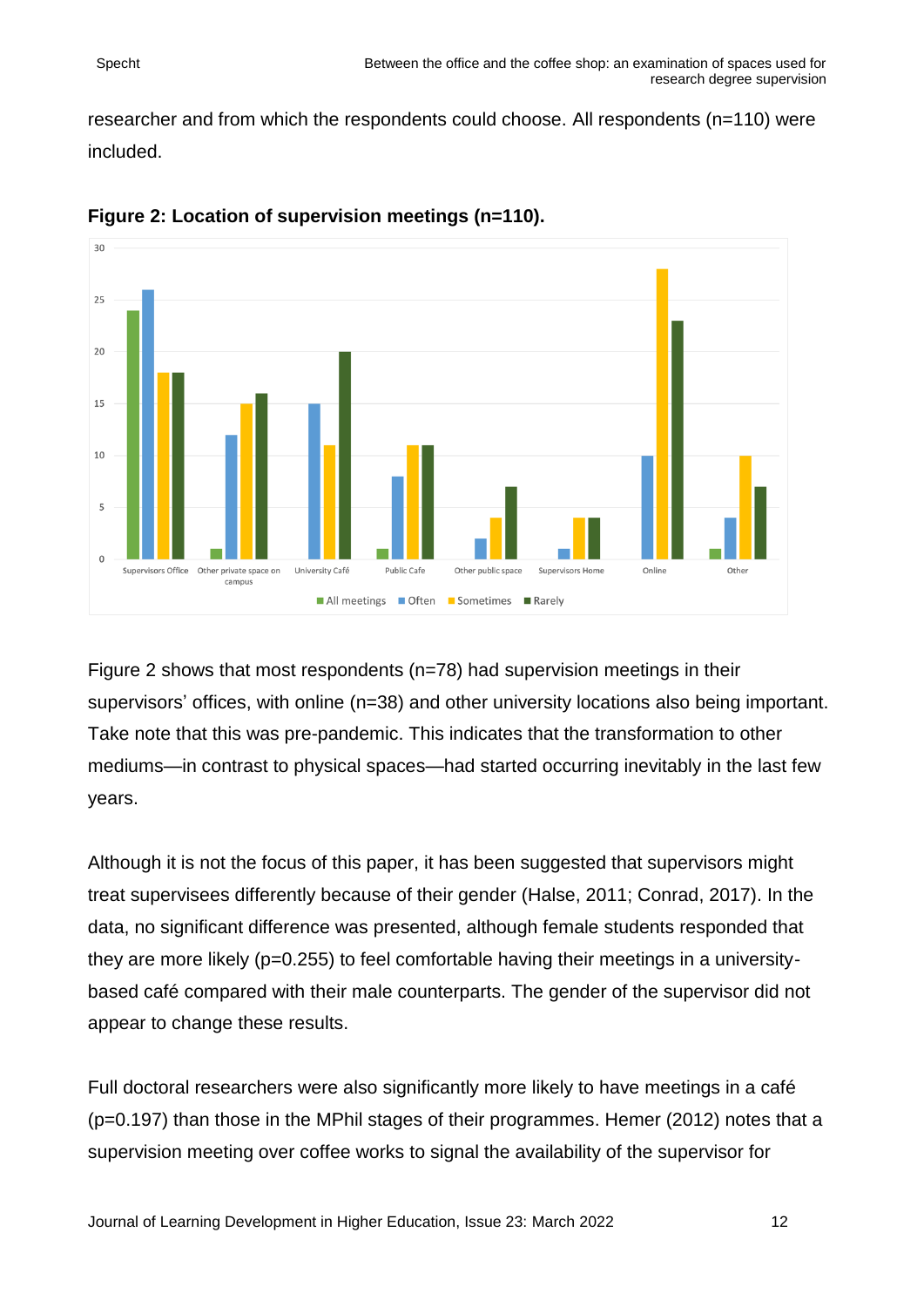discussions that are perhaps more difficult, or which go a little beyond the parameters of the subject. This kind of availability might be better suited to the later stages of the programme, as they lead to more 'pure relationships' as opposed to office-based 'exchanges' (Hemer, 2012, p.833). In terms of other public spaces, for most respondents, this was either something they had not experienced (n=97) or something that they found more uncomfortable (n=23).





These 'Third Spaces', characterised by their informality (Hemer, 2012), are then perhaps not utilised to the extent that might have been imagined when considering the higher education shift towards shared learning spaces in other aspects of teaching. Although the literature notes the issues of power and hierarchy that come with supervising from an office, Paré et al. (2011) are keen to point out that the department itself is a key home base for many students and that, for some students, being supervised in a third space constitutes being further alienated from the academy and the 'invisible curriculum of academic life' (Paré et al., 2011). Students who responded beyond the questions indicated that these third spaces might not always work for them. For example, students who had all or most of their supervision online responded, 'Skype works for me as I'm located in a different country. But—it also increases the feeling of distance and isolation in a way'. Similarly, some students—specifically females—did not feel comfortable meeting outside the university. Alarmingly, one student responded that their supervisor 'would regularly meet his male students in the bathhouse, and leave his female students waiting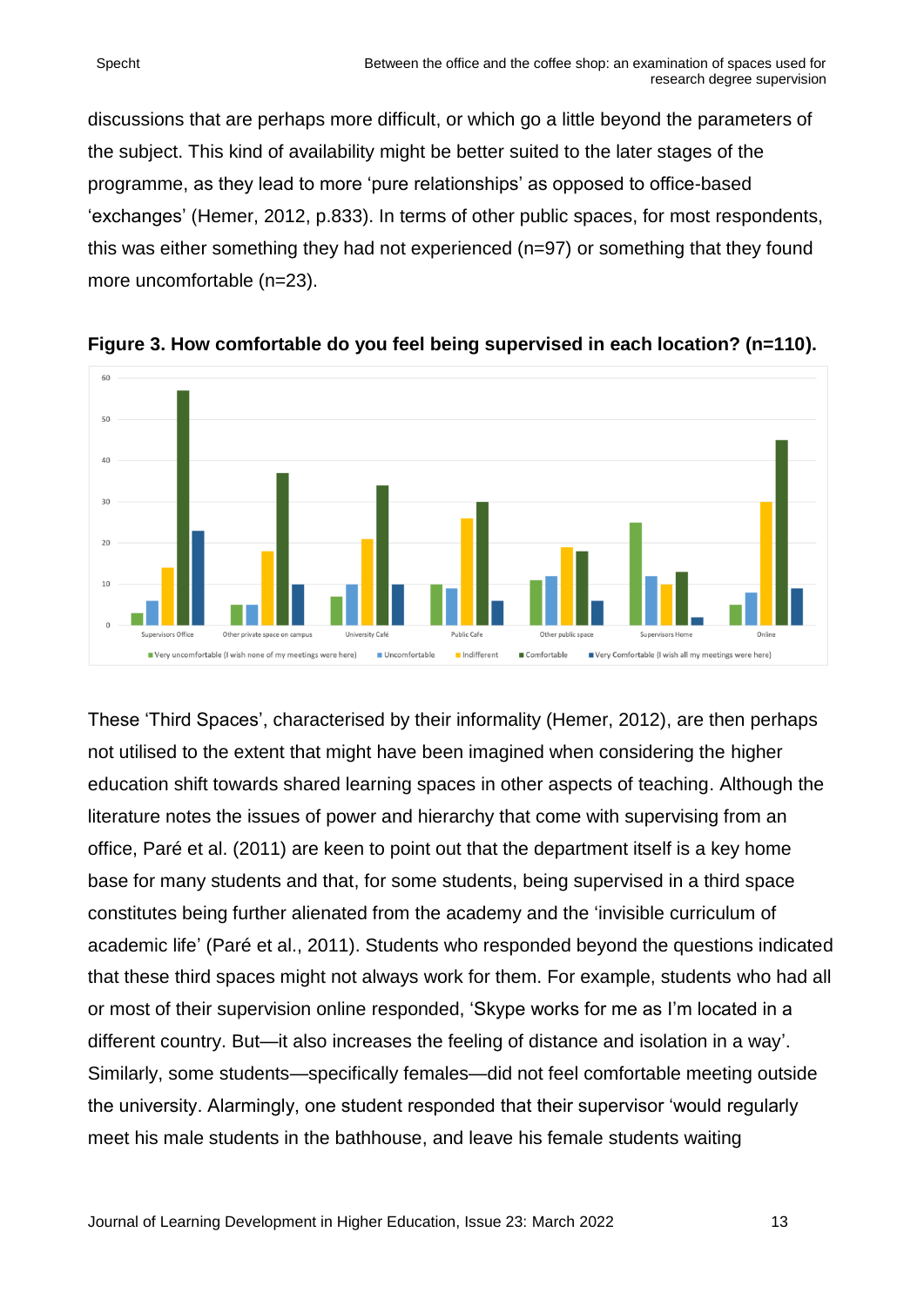sometimes hours when we had meetings scheduled in his office'—raising serious ethical and safeguarding concerns.

Although this study was set up with only three short questions to ensure a higher response rate from time-poor doctoral researchers, the optional longer form answers helped shine more light on the importance of location in supervision. Indeed, many respondents took the time to add longer responses, adding value to the qualitative aspect of the research. These insights also help us better understand the literature above and the nuances of how space can be formed through supervision.

Many of the open-ended responses echoed the idea that it is the supervisory relationship that most affects the student's performance (Hemer, 2012; Gaston and Duschinsky, 2020): 'My supervisor is honestly such a good person that I'd have no qualms meeting him wherever'; 'I think his availability and prioritisation of our supervisory relationship is much more important than the mode'; 'Location has no bearing, but content and approach does'; 'I care more about the advise [*sic*] my supervisor gave me rather than the place'. Others also commented that 'the location of meeting does not make any difference. It's about the discussion contents'; 'it's honestly the demeanor [*sic*] of my supervisor and I feel the location makes little to no difference'; and 'for me the relationship with the supervisor is the most important factor in how comfortable I feel'. Although these responses are all very positive sounding, they came from respondents who correlated location and comfort less strongly. For others, the location seemed more important.

Hemer (2012) warned in her research that, although some students prefer to meet in coffee shops when receiving critical feedback, these spaces are also difficult places in which to maintain a more traditional master-disciple relationship, professionalism that Hockey (1995) asserts must be maintained. Some respondents raised concerns over location: 'I wish we had meetings in more of a formal setting such as an office, at least most meetings' or '[it] helps create healthy boundaries if the meetings are in the office'. Others were specifically against the notion of holding meetings in public spaces: 'I feel less comfortable having work conversations in public as I'm having to be aware of who is around and who is listening'. Some stated that they prefer 'a neutral place—neither his or [sic] mine. But never in public'. These stronger reactions could be related to the sensitive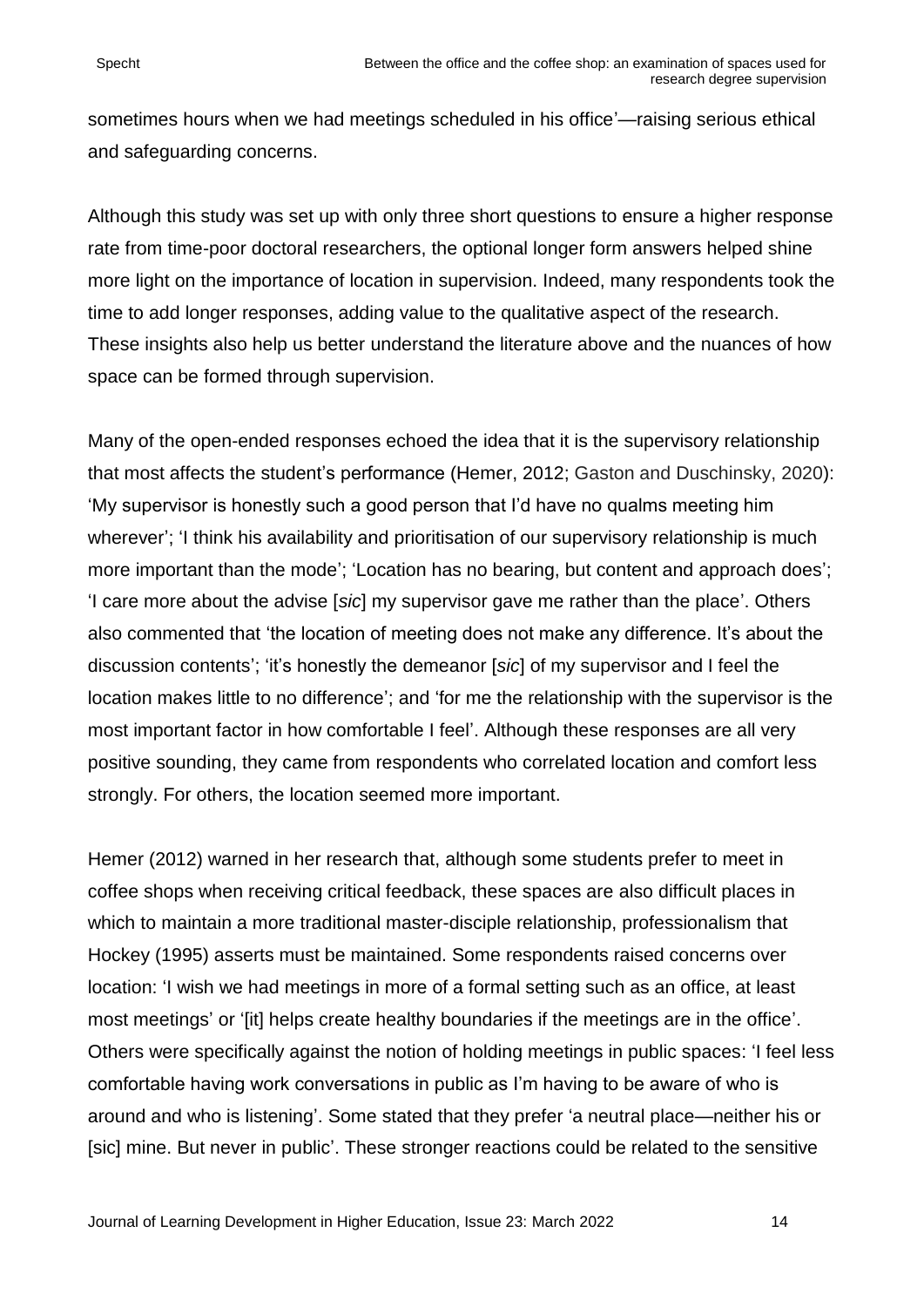nature of a research topic or the student not feeling as confident in their abilities if they were overwhelmed. However, they could be practical: 'I think the noise factor can be an issue in a public space […] we had a constant struggle to secure unused, semi-quiet space'.

For others, location remained just as important, but they would rather not undertake their meetings in a supervisor's office. One respondent, whose supervisor has a desk in an open-plan office, noted that they 'feel uncomfortable about interrupting the meeting and the possibility that I might be intruding on their workspace. I also feel more conscious of my supervisor's other workload when in their office and more acutely feel I'm taking their time, and so am more likely to end the meeting a little earlier in order to reduce this'.

Others reported that having meetings in the office can have negative effects because 'just a quick catch-up can feel very 'business"'. Perhaps more alarming, though, are those who reported, without further comment, that they 'Would rather door is open rather than shut when meeting in supervisor's office', suggesting that they are extremely uncomfortable in this situation. Missing meetings was also commonly reported: 'He refuses to meet with me. We have only had a 15-minute call in the last 2.5 years. Everything is in writing only'.

There is a huge range of experiences of supervision, even within this small pool of respondents. An optimistic view might be that the supervision process responds to individuals' needs by tailoring their supervision experience. For some respondents, this appears to be the case. For the majority, though, the location and space within which supervision takes places appear to remain by happenstance and under-considered. The office is the primary location for many, and where third spaces are used, this appears to be due more to constraints of shared offices (or no offices) and other managerial special decisions rather than those linked to pedagogy. The very nature of supervision means that power imbalances are hard to remove (Maxwell and Smyth, 2011), and changing physical locations does not automatically address this. Without careful consideration, 'traditional' spaces can favour those whose habitus matches that of the university – middle- and upper-class students (Bourdieu cited Gaston and Duschinsky, 2020). A coffee shop, like other third spaces, would not solve this, as the students themselves throw into question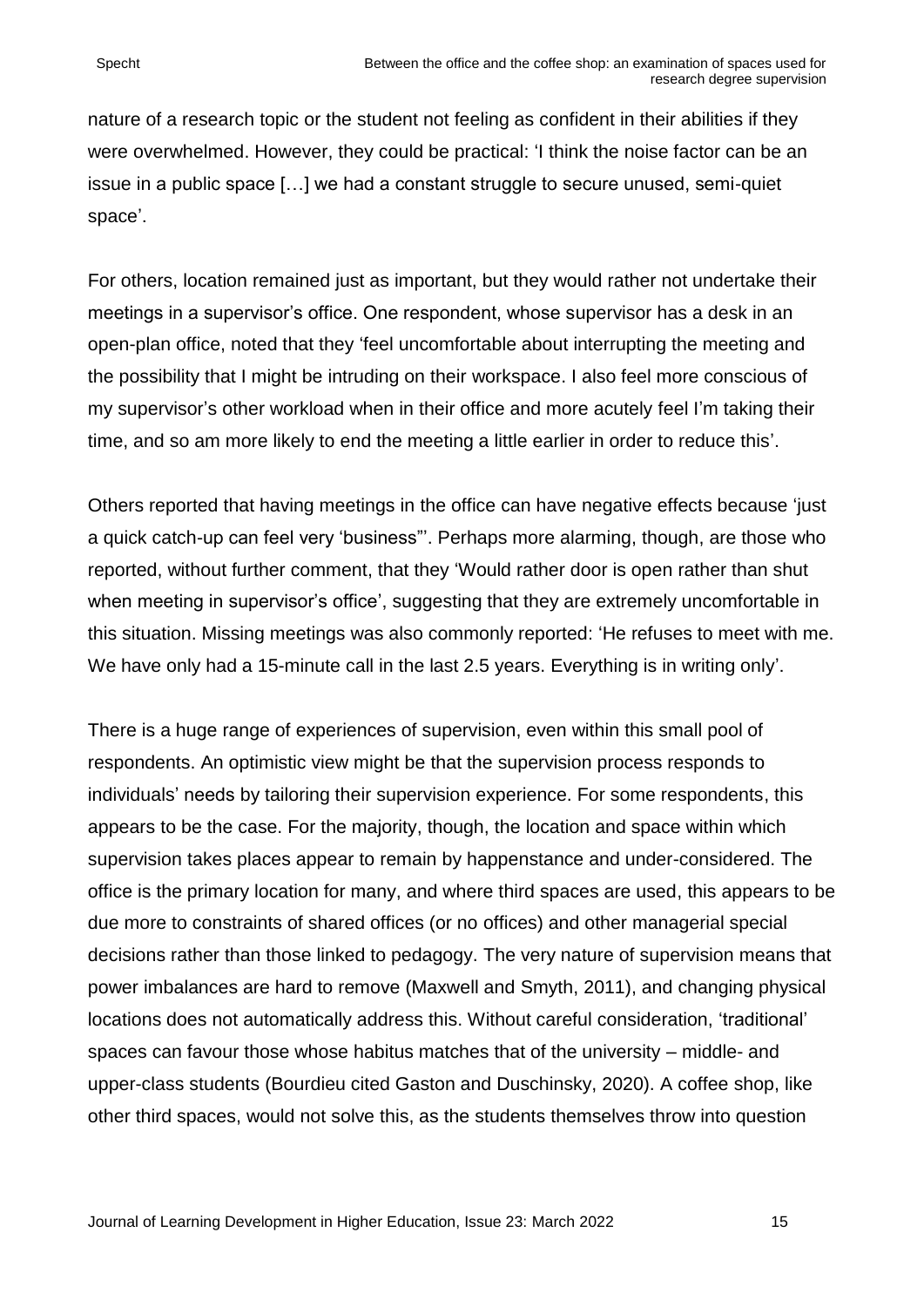the roles of the supervisory relationship, which also requires sufficient cultural capital to negotiate and decode (Bourdieu cited Gaston and Duschinsky, 2020).

It is not impossible, though, to use space to enhance learning and growth within supervision. Rather than looking for spaces to provide all the signals of learning, spaces for learning can be produced through the supervisor's actions. As Madikizela-Madiya and Atwebembeire (2020) note, these spaces can be developed through 'trust, compassion and care', creating 'favourable space through these values'. However, as they also point out, there is still much to be done in revealing the social aspects of these micro spaces (Madikizela-Madiya and Atwebembeire, 2020). It is clear that the development of researchers is becoming a priority for governments and institutions around the world, but it is also true that how this is implemented, and the range of experiences, is broad at best and that there is still a great deal more to be understood about the pedagogical and institutional circumstances within which supervision takes place (Manathunga, 2005; 2009; Firth and Martens, 2008; Madikizela-Madiya and Atwebembeire, 2020).

### *Conclusions*

This paper set out to open up a conversation about how location can affect doctoral supervision—noting that this is an area that remains under researched. The literature noted that there is an important set of questions to be asked concerning how moving from the office to other learning environments and even third spaces might affect the traditional master-disciple supervisory relationship (Hemer, 2012), and how such changes in practice affect power (Murphy and Wright, 2005), isolation (Paré et al., 2011) and pastoral care (Hockey, 1994). The results from the short survey showed that there is still a huge range of different experiences and expectations of students, in terms of where they are being supervised, how comfortable doctoral researchers feel in these spaces and the impact this has on their education and learning. It is clear, though, given the respondents' experiences, that the capability to 'read and analyse emotional signals and psychological processes' needs to be a fundamental part of the training process and pedagogical development of a supervisor (Strandler et al., 2014, p.80). Understanding that a lot of issues around trust, development, questioning and power can be resolved—or at least lessened—by changing the location in which supervision occurs is a great place to start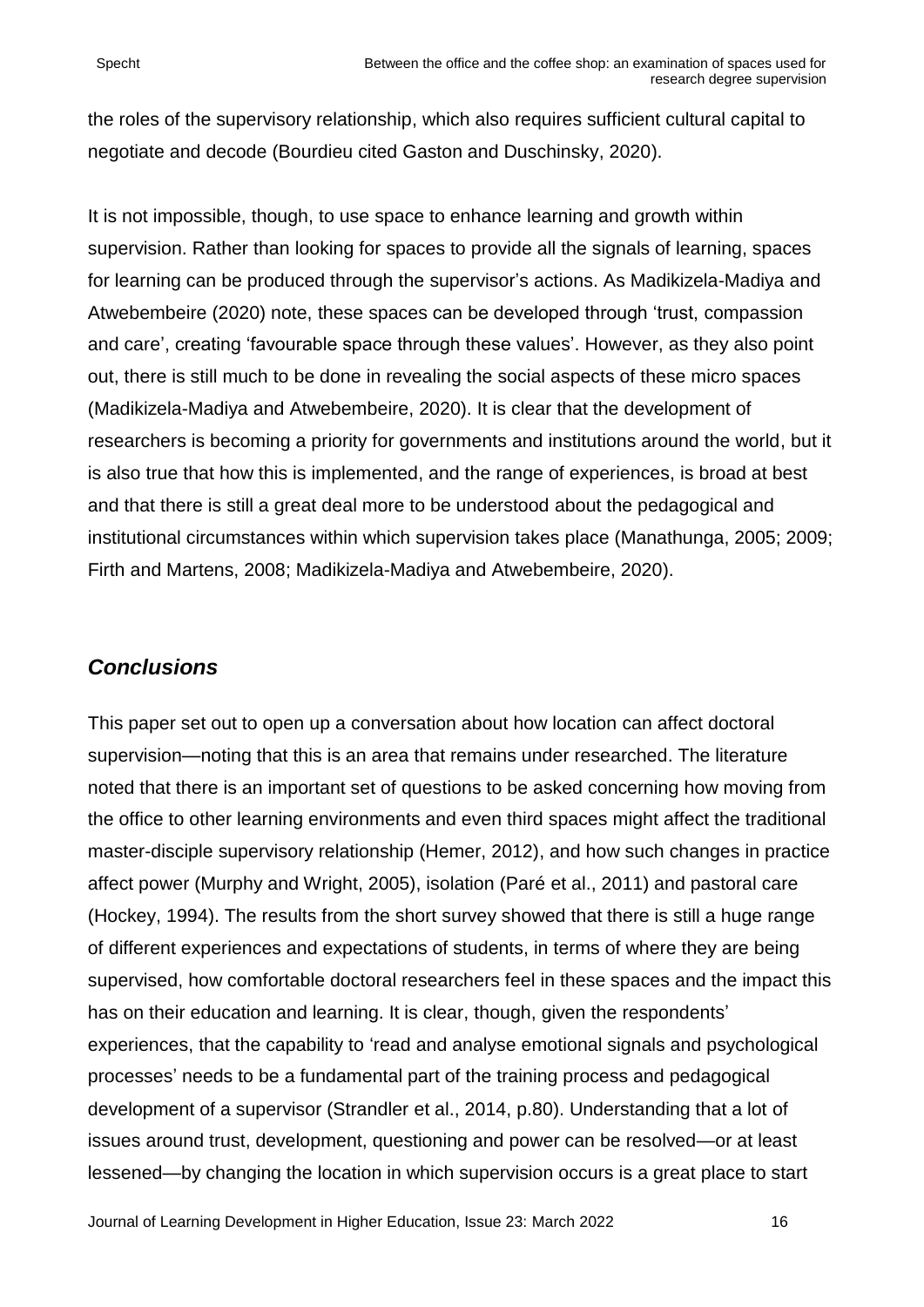developing this practice and leads to questions of how university estates can be better designed to support doctoral research supervision. Grant (2005) wrote 15 years ago that graduate supervision was a deeply uncertain practice and an important puzzle to solve. It would seem from this brief encounter that although more research is being undertaken around supervision, there is still much to be done in terms of examining supervision pedagogy and the production of space.

#### *Ethics*

Ethical clearance was given by the University of Westminster ethics committee. All data was collected anonymously, and there was deemed to be no risk of harm to any participant.

# *References*

- Al Makhamreh, M. and Stockley, D. (2019) 'Mentorship and well-being: examining doctoral students' lived experiences in doctoral supervision context', *International Journal of Mentoring and Coaching in Education,* 9(1), pp.1-20. Available at: <https://doi.org/10.1108/IJMCE-02-2019-0013> (Accessed: 21 February 2022).
- Campbell, T. and Campbell, D. (1997) 'Faculty/student mentoring program: effects on academic performance and retention', *Research in Higher Education,* 38(6), pp.727- 742. Available at:<https://doi.org/10.1023/A:1024911904627> (Accessed: 21 February 2022).
- Conrad, L. (2017) 'Gender and postgraduate supervision', in Zuber-Skerritt, O. and Ryan, Y. (eds.) *Quality in Postgraduate Education*. Oxfordshire: Routledge, pp. 51-58 Available at:<https://doi.org/10.4324/9781315799889-6> (Accessed: 21 February 2022).
- Deed, C. and Alterator, S. (2017) 'Informal learning spaces and their impact on learning in tertiary education: framing new narratives of participation', *Journal of Learning*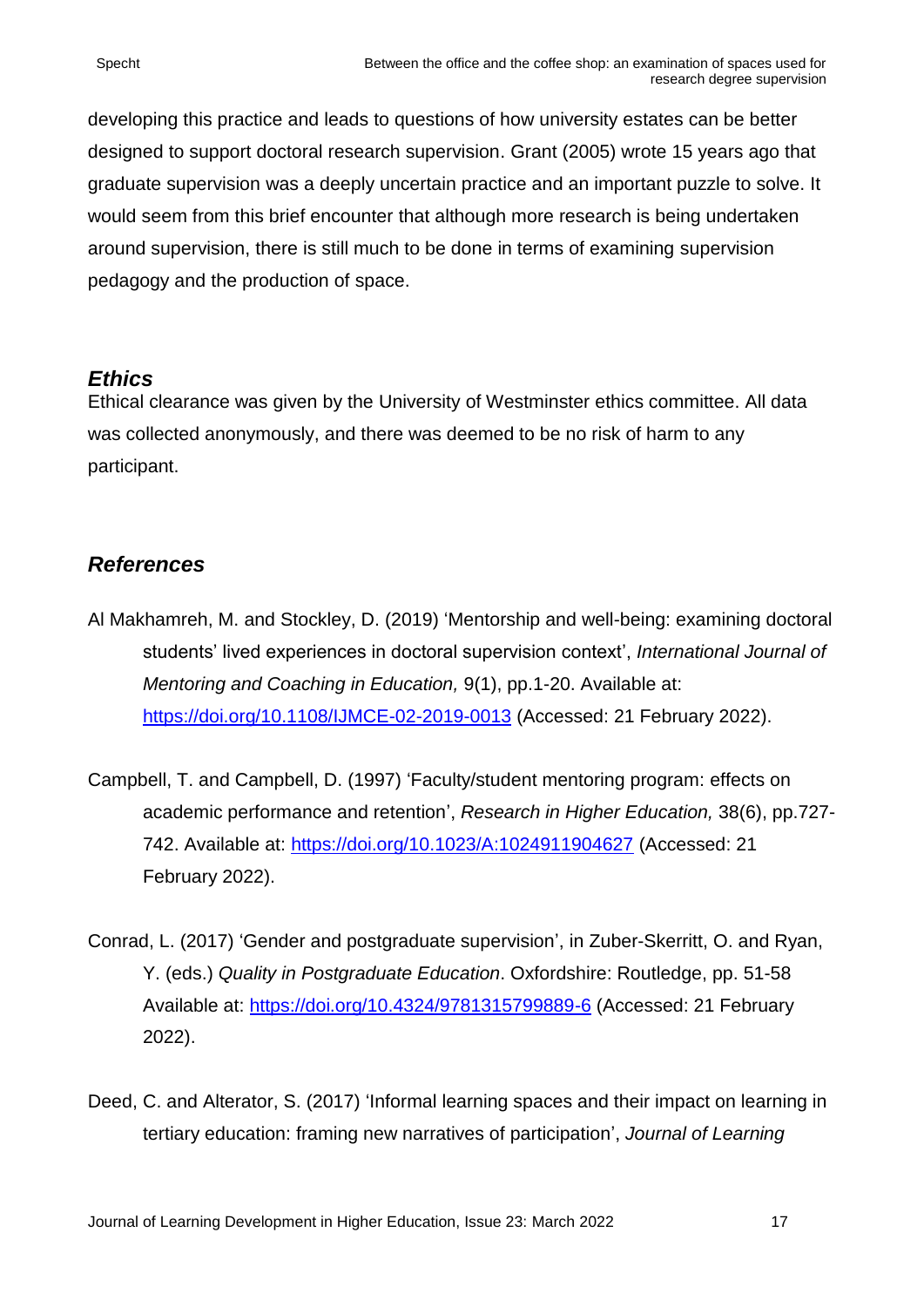*Spaces* 6(3). Available at:<http://libjournal.uncg.edu/jls/article/viewFile/1439/1165> (Accessed: 21 February 2022).

- Eby, L.T., Allen, T.D., Evans, S.C., Ng, T. and DuBois, D.L. (2008) 'Does mentoring matter? A multidisciplinary meta-analysis comparing mentored and non-mentored individuals', *Journal of Vocational Behaviour* ,72(2), pp.254-267. Available at: <https://doi.org/10.1016/j.jvb.2007.04.005> (Accessed: 21 February 2022).
- Ellis, R.A. and Goodyear, P. (2016) 'Models of learning space: integrating research on space, place and learning in higher education', *Review of Education*, 4(2), pp.149- 191. Available at: <https://doi.org/10.1002/rev3.3056> (Accessed: 21 February 2022).
- Else, H. (2017) 'UK universities' estate spending tops £3 billion for first time', *Times Higher Education,* 6 October, Available at: [https://www.timeshighereducation.com/news/uk](https://www.timeshighereducation.com/news/uk-universities-estate-spending-tops-ps3-billion-first-time)[universities-estate-spending-tops-ps3-billion-first-time](https://www.timeshighereducation.com/news/uk-universities-estate-spending-tops-ps3-billion-first-time) (Accessed: 21 February 2022).
- Fassinger, P.A. (1995) 'Understanding classroom interaction: students' and professors' contributions to students' silence', *The Journal of Higher Education,* 66(1), pp.82- 96. Available at:<https://doi.org/10.1080/00221546.1995.11774758> (Accessed: 21 February 2022).
- Firth, A. and Martens, E. (2008) 'Transforming supervisors? A critique of post-liberal approaches to research supervision', *Teaching in Higher Education,* 13(3), pp.279- 289. Available at:<https://doi.org/10.1080/13562510802045303> (Accessed: 21 February 2022).
- Garvey, B. and Alred, G. (2000) 'Educating mentors,' *Mentoring & Tutoring: Partnership in Learning,* 8(2), pp.113-126. Available at:<https://doi.org/10.1080/713685525> (Accessed: 21 February 2022).
- Garvis, S. and Pendergast, D. (2012) 'The importance of supervision in higher education: key lessons learnt from a relational approach', in Garvis, S. and Dwyer, R. (eds.)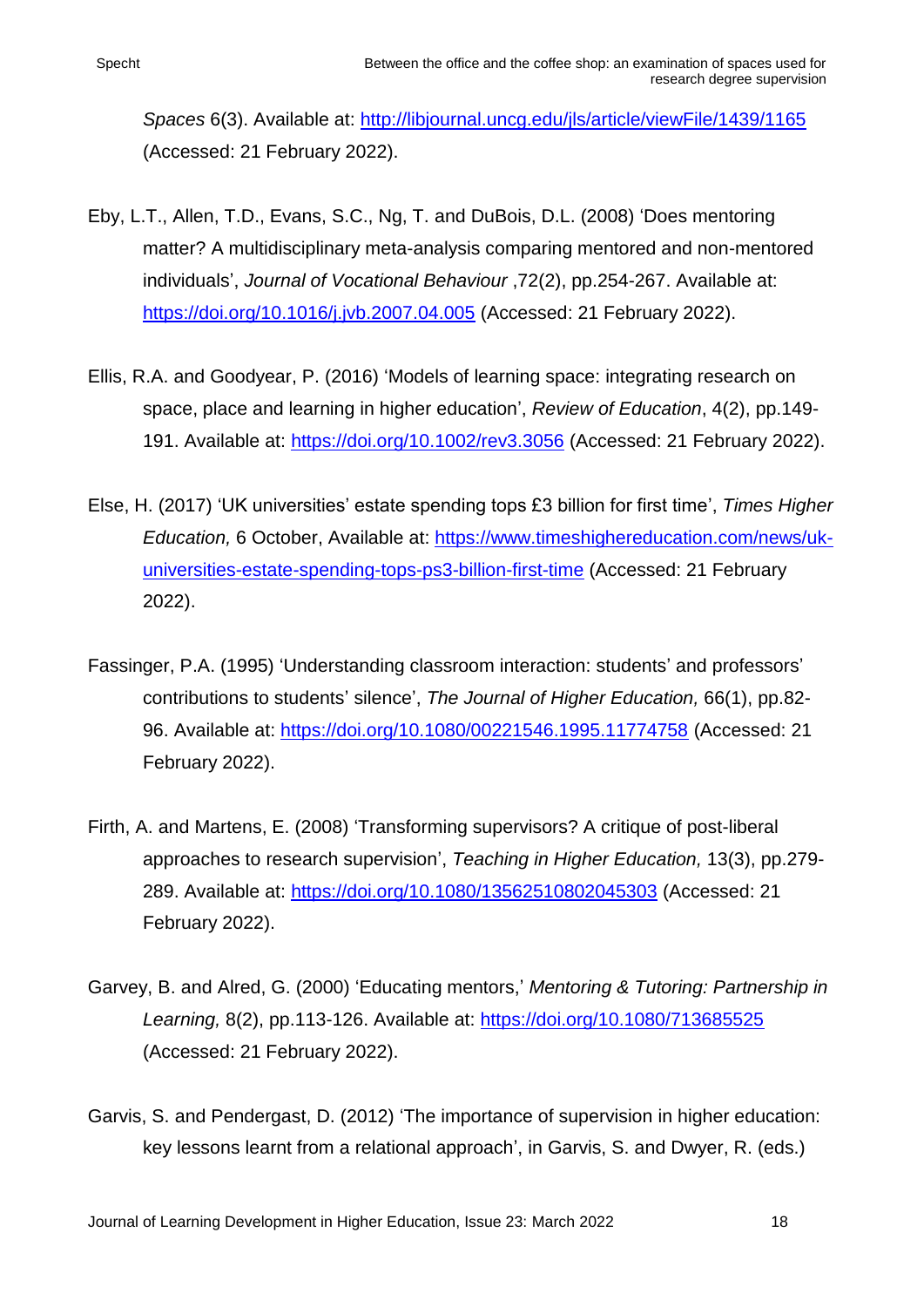*Whisperings from the Corridors*. Leiden, The Netherlands: Sense Publishers, pp.25- 34. Available at: [https://doi.org/10.1007/978-94-6209-164-1\\_3](https://doi.org/10.1007/978-94-6209-164-1_3) (Accessed: 21 February 2022).

- Gaston, A. and Duschinsky, R. (2020) 'Students' experiences of the Cambridge supervision system: performance, pedagogy and power', *British Journal of Sociology of Education,* 41(8), pp.1218-1234. Available at: <https://doi.org/10.1080/01425692.2020.1806038> (Accessed: 21 February 2022).
- Goffman, E. (1959) The presentation of self in everyday life. 4<sup>th</sup> edn. London: Penguin Books.
- Grant, B.M. (2005) 'Fighting for space in supervision: fantasies, fairytales, fictions and fallacies', *International Journal of Qualitative Studies in Education,* 18(3), pp.337- 354. Available at:<https://doi.org/10.1080/09518390500082483> (Accessed: 21 February 2022).
- Halse, C. (2011) '"Becoming a supervisor": the impact of doctoral supervision on supervisors' learning', *Studies in Higher Education,* 36(5), pp.557-570. Available at: <https://doi.org/10.1080/03075079.2011.594593> (Accessed: 21 February 2022).
- Hemer, S.R. (2012) 'Informality, power and relationships in postgraduate supervision: supervising PhD candidates over coffee', *Higher Education Research & Development,* 31(6), pp.827-839. Available at: <https://doi.org/10.1080/07294360.2012.674011> (Accessed: 18 February 2022).
- Hockey, J. (1994) 'Establishing boundaries: problems and solutions in managing PhD supervisors' role', *Cambridge Journal of Education,* 24(2), pp.293-305. Available at: <https://doi.org/10.1080/0305764940240211> (Accessed: 21 February 2022).
- Hockey, J. (1995) 'Getting too close: a problem and a possible solution in social science PhD supervision', *British Journal of Guidance and Counselling,* 23(2), pp.199-210.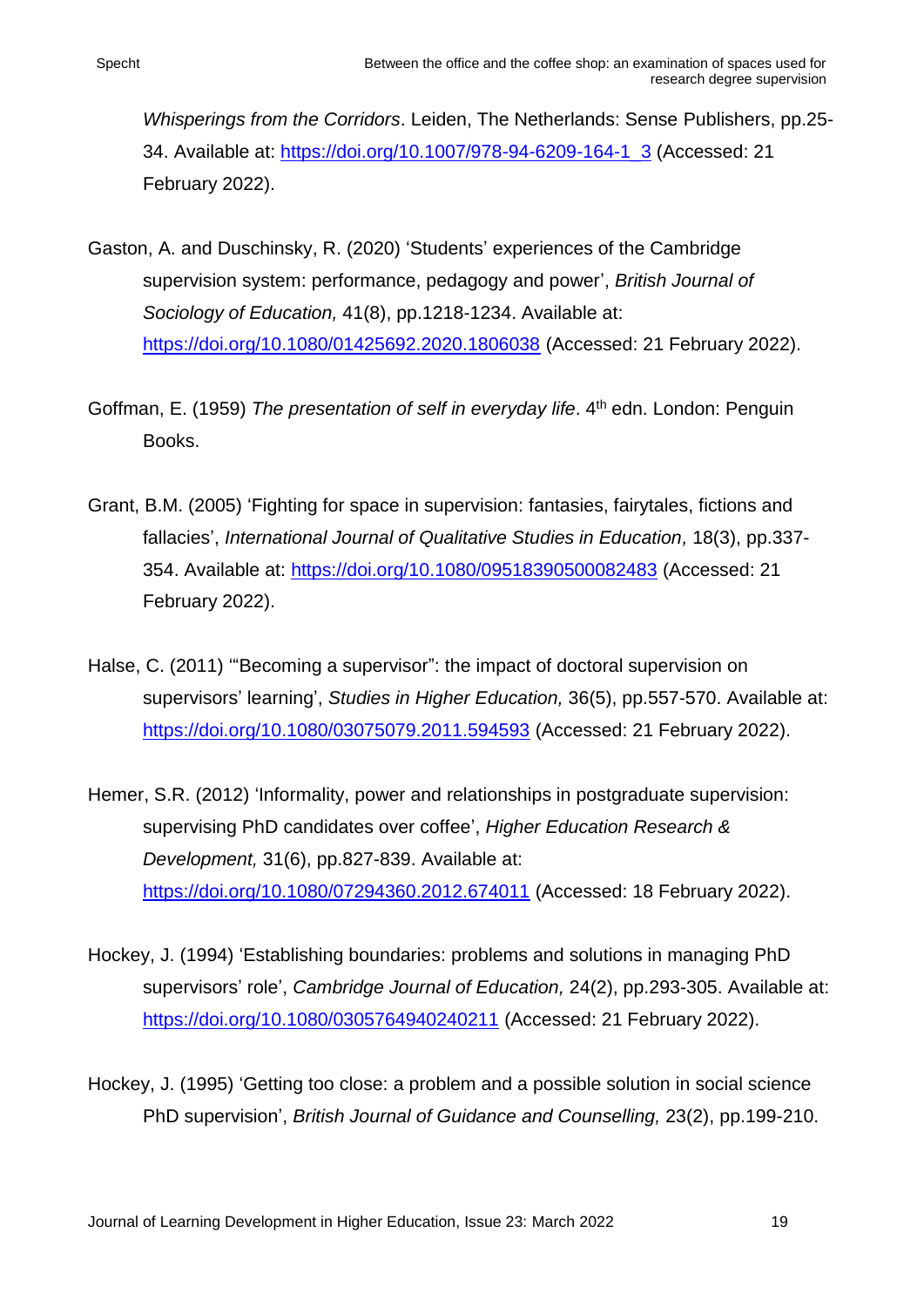Available at:<https://doi.org/10.1080/03069889508253005> (Accessed: 21 February 2022).

- Holley, L.C. and Steiner, S. (2005) 'Safe space: student perspectives on classroom environment', *Journal of Social Work Education,* 41(1), pp.49-64. Available at: <https://doi.org/10.5175/JSWE.2005.200300343> (Accessed: 21 February 2022).
- Kiley, M. and Halliday, D.P. (2019) 'Candidate and supervisor experiences of doctoral study in a structured, interdisciplinary training environment', *Innovations in Education and Teaching International,* 56(5), pp.663-674. Available at: <https://doi.org/10.1080/14703297.2019.1570306> (Accessed: 21 February 2022).
- Latting, J.K. (1990) 'Identifying the "isms": enabling social work students to confront their biases', *Journal of Social Work Education*, 26(1), pp.36-44. Available at: <https://doi.org/10.1080/10437797.1990.10672132> (Accessed: 22 February 2022).

Lefebvre, H. (1991) *The production of space*. Oxfordshire: Routledge.

- Leung, M. and Bush, T. (2003) 'Student mentoring in higher education: Hong Kong Baptist University', *Mentoring & Tutoring: Partnership in Learning,* 11(3), pp.263-271. Available at:<https://doi.org/10.1080/1361126032000138319> (Accessed: 21 February 2022).
- Madikizela-Madiya, N. and Atwebembeire, J. M. (2020) '"Colleague postgraduate supervision" and the production of space in higher education: a duoethnographic analysis', *Qualitative Research Journal,* 21(2), pp.166-176. Available at: <https://doi.org/10.1108/QRJ-05-2020-0039> (Accessed: 21 February 2022).
- Manathunga, C. (2005) 'The development of research supervision: "turning the light on a private space"', *International Journal for Academic Development,* 10(1), pp.17-30. Available at:<https://doi.org/10.1080/13601440500099977> (Accessed: 21 February 2022).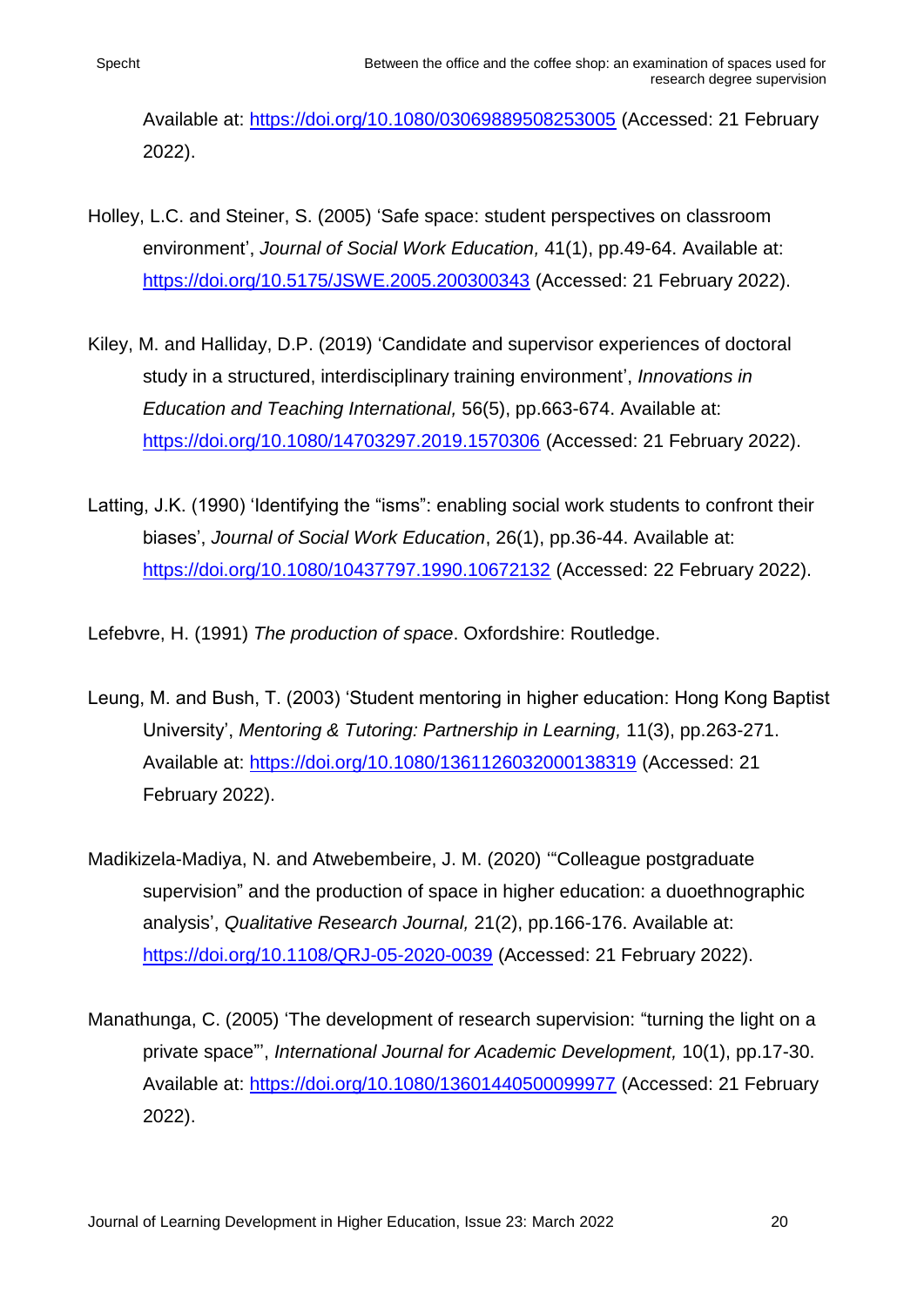- Manathunga, C. (2007) 'Supervision as mentoring: the role of power and boundary crossing', *Studies in Continuing Education,* 29(2), pp.207-221. Available at: <https://doi.org/10.1080/01580370701424650> (Accessed: 21 February 2022).
- Manathunga, C. (2009) 'Supervision as a contested space: a response', *Teaching in Higher Education,* 14 (3), pp.341-345. Available at: <https://doi.org/10.1080/13562510902990242> (Accessed: 21 February 2022).
- Maor, D., Ensor, J.D. and Fraser, B.J. (2016) 'Doctoral supervision in virtual spaces: a review of research of web-based tools to develop collaborative supervision', *Higher Education Research & Development,* 35(1), pp.172-188. Available at: <https://doi.org/10.1080/07294360.2015.1121206> (Accessed: 21 February 2022).

Massey, D. (2008) *For space*. London: Sage.

- Maxwell, T.W. and Smyth, R. (2011) 'Higher degree research supervision: from practice toward theory', *Higher Education Research & Development,* 30(2), pp.219-231. Available at:<https://doi.org/10.1080/07294360.2010.509762> (Accessed: 21 February 2022).
- Morieson, L., Murray, G., Wilson, R., Clarke, B. and Lukas, K. (2018) 'Belonging in space: informal learning spaces and the student experience', *Journal of Learning Spaces* 7(2). Available at:<http://libjournal.uncg.edu/jls/article/view/1667> (Accessed: 21 February 2022).
- Murphy, M.J. and Wright, D.W. (2005) 'Supervisees' perspectives of power use in supervision', *Journal of Marital and Family Therapy,* 31(3), pp.283-295. Available at: <https://doi.org/10.1111/j.1752-0606.2005.tb01569.x> (Accessed: 21 February 2022).
- Oldenburg, R. (1989) *The great good place: cafes, coffee shops, community centres, beauty parlours, general stores, bars, hangouts and how they get you through the day*. New York: Paragon House.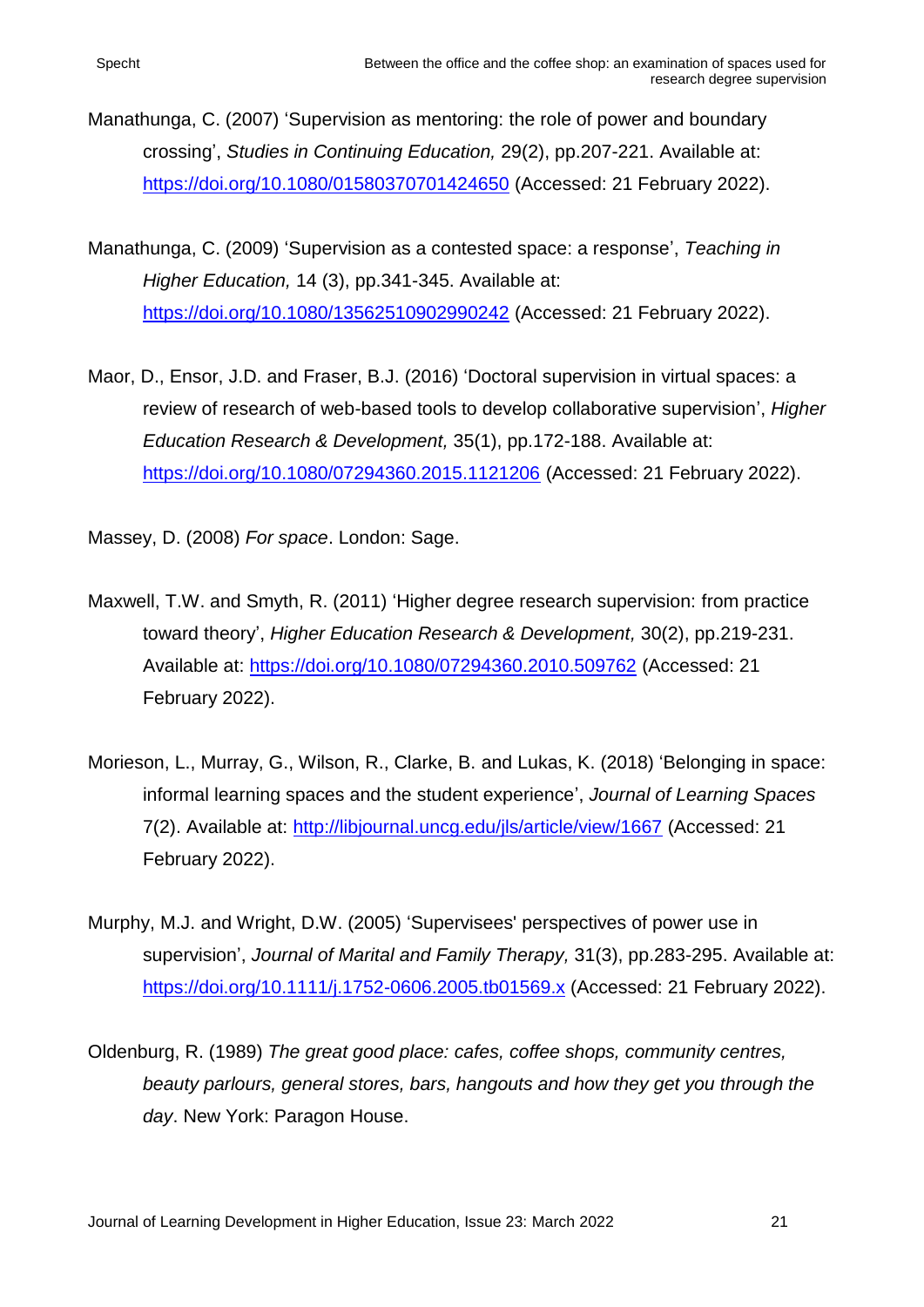- Olmos-López, P. and Sunderland, J. (2017) 'Doctoral supervisors' and supervisees' responses to co-supervision', *Journal of Further and Higher Education,* 41(6), pp.727-740. Available at: <https://doi.org/10.1080/0309877X.2016.1177166> (Accessed: 21 February 2022).
- Paré, A., Starke-Meyerring, D. and McAlpine, L. (2011) 'Knowledge and identity work in the supervision of doctoral student writing: shaping rhetorical subjects', in Starke-Meyerring, D., Paré, A., Artemeva, N., Horne, M. and Yousoubova, L. (eds.) *Writing in knowledge societies*. Fort Collins: WAC Clearinghouse, pp.215-236. Available at: <https://doi.org/10.37514/PER-B.2011.2379.2.11> (Accessed: 21 February 2022).
- Radcliffe, D., Wilson, H., Powell, D. and Tibbetts, B. (2008) 'Designing next generation places of learning: collaboration at the pedagogy-space-technology nexus', ALTC Priority Project #627. Australian Learning and Teaching Council. Available at: [https://ltr.edu.au/resources/grants\\_pp\\_projectreport\\_nextgeneration\\_uq\\_jan09.pdf](https://ltr.edu.au/resources/grants_pp_projectreport_nextgeneration_uq_jan09.pdf) (Accessed: 21 February 2022).
- Redmond, S.P. (1990) 'Mentoring and cultural diversity in academic settings', *The American Behavioral Scientist,* 34(2), p.188. Available at: <https://doi.org/10.1177/0002764290034002007> (Accessed: 21 February 2022).
- Robertson, M. (2017) 'Aspects of mentorship in team supervision of doctoral students in Australia', *The Australian Educational Researcher*, 44(4), pp.409-424. Available at: <https://doi.org/10.1007/s13384-017-0241-z> (Accessed: 21 February 2022).
- Simpson, R. (1983) *How the PhD came to Britain A Century of Struggle for Postgraduate Education.* Society for Research into Higher Education, Monograph 54.
- Soja, E.W. (1980) 'The socio-spatial dialectic', *Annals of the Association of American Geographers,* 70(2), pp.207-225. Available at: [https://doi.org/10.1111/j.1467-](https://doi.org/10.1111/j.1467-8306.1980.tb01308.x) [8306.1980.tb01308.x](https://doi.org/10.1111/j.1467-8306.1980.tb01308.x) (Accessed: 21 February 2022).